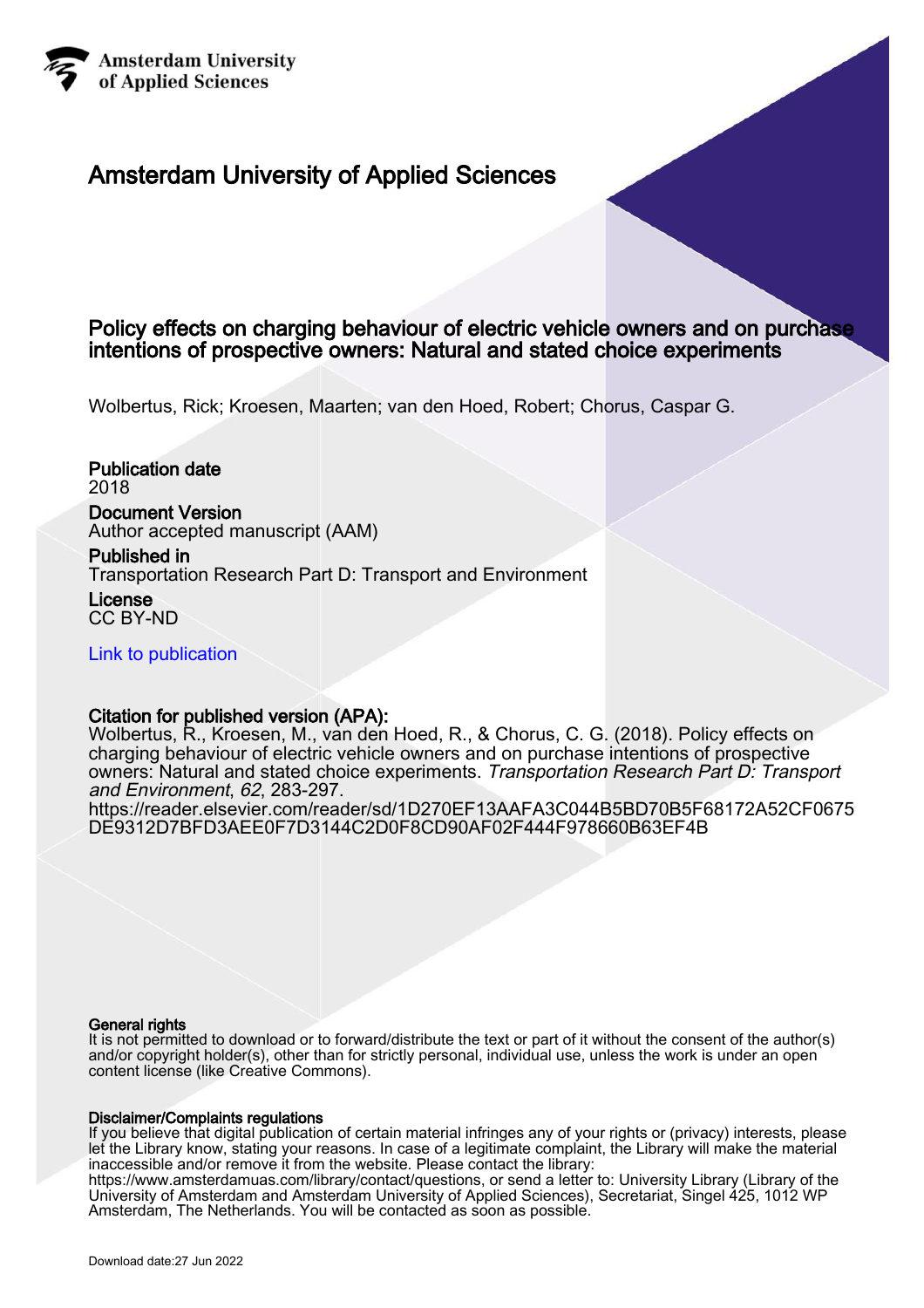Publishers' version available: R. Wolbertus, M. Kroesen, R. van den Hoed, C.G. Chorus (2018). Policy effects on charging behaviour of electric vehicle owners and on purchase intentions of prospective owners: Natural and stated choice experiments, Transportation Research Part D: Transport and Environment, 62, 283-297,<https://doi.org/10.1016/j.trd.2018.03.012>

# Policy effects on charging behaviour of electric vehicle owners and on purchase intentions of prospective owners: Natural and stated choice experiments

*Rick Wolbertus\* \*\*, Maarten Kroesen*\**, Robert van den Hoed\*\*, Caspar G. Chorus*\*

- \* Transport and Logistics Group, Department of Engineering Systems and Services, Faculty of Technology, Policy and Management, Delft University of Technology, The Netherlands
- \*\* Department of Urban Technology, Faculty of Technology, Amsterdam University of Applied Sciences, The Netherlands

r.wolbertus@tudelft.nl

#### **Abstract**

Policy makers are looking for effective ways to promote the adoption of electric vehicles (EVs). Among the options is the roll-out and management of charging infrastructure to meet the EV drivers' refuelling needs. However, policies in this area do not only have a long-term effect on the adoption of EVs among prospective owners, they also have short-term impacts on the usage of public charging infrastructure among current EV owners and vice-versa. Presently, studies focusing on both effects simultaneously are lacking, missing out on possible cross-pollination between these areas. This study uniquely combines stated and revealed preference data to estimate the effect of particularpolicy measures aimed at EV adoption, on the one hand, and charging behaviour, on the other. Using a large dataset(1.7 million charging sessions) related to charging behaviour using public charging infrastructure in the Netherlands we quantify the effects of (i) daytime-parking (to manage parking pressure) and (ii) free parking (to promote purchase of EVs) policies on charging behaviour. To estimate the effects of these particularpolicies on EV purchase intentions, a stated choice experiment was conducted among potential EV-buyers. Results show that cross-pollinations between EV charging and adaptation policies exist and should be taken into account when designing policies for EV adoption.

©2018. This manuscript version is made available under the CC-BY-NC-ND 4.0 license. <https://creativecommons.org/licenses/by-nc-nd/4.0/>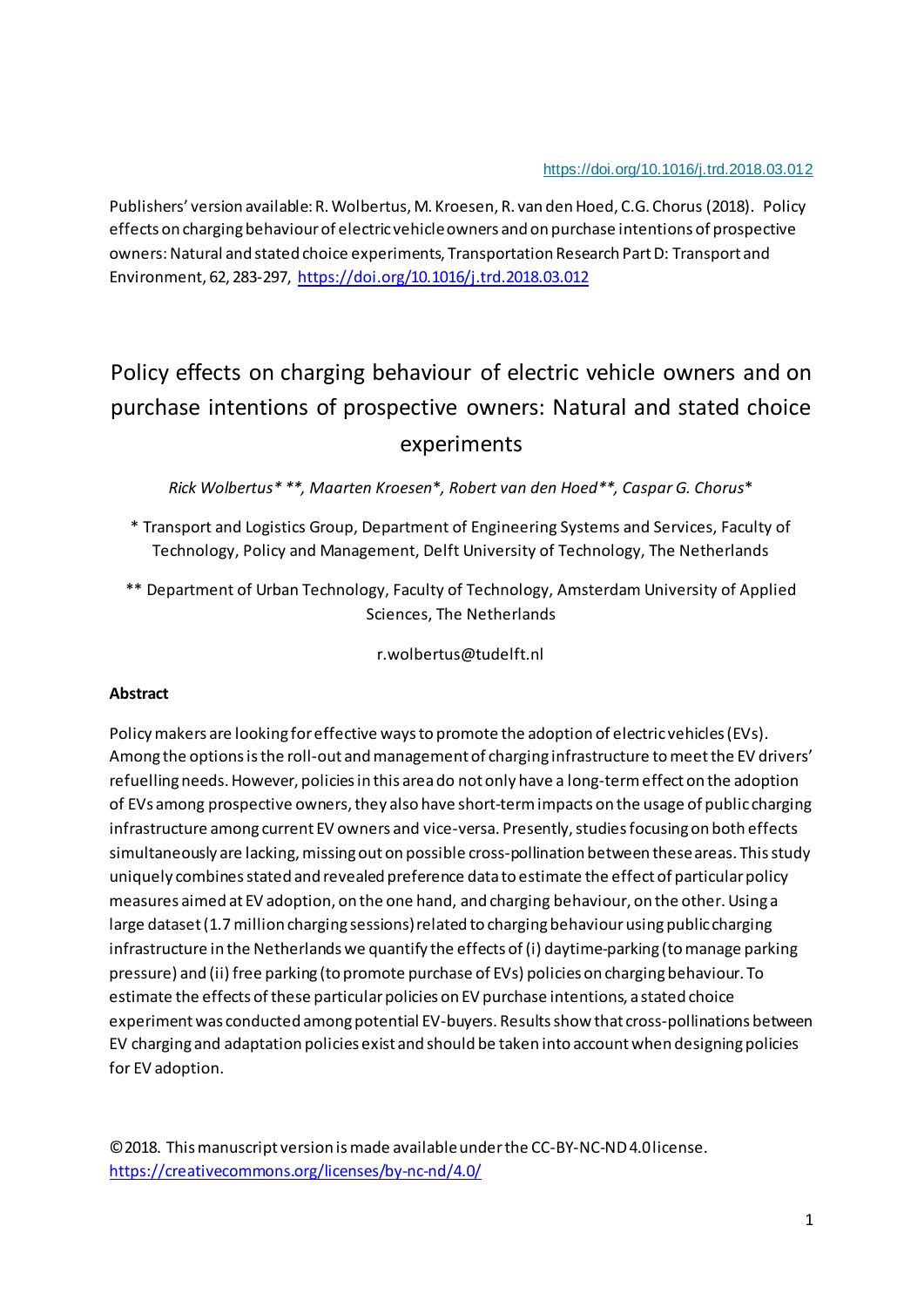#### **1 Introduction**

Electric vehicles(EVs)show great promise to help reduce emissions of greenhouse gases(Rangaraju, De Vroey, Messagie, Mertens, & Van Mierlo, 2015) and local pollutants such as  $NO<sub>x</sub> SO<sub>x</sub>$  and PM (Razeghi et al., 2016). Despite these potential environmental benefits, the market share of electric vehicle is still relatively small although it should be noted that sales are rapidly growing (International Energy Agency, 2016). Three major barriers have been identified that prevent large scale adoption of EVs: Range anxiety (Carley, Krause, Lane, & Graham, 2013; Franke & Krems, 2013b), high acquisition costs (Egbue & Long, 2015; Hagman, Stier, & Susilo, 2016) and a lack of (public) charging infrastructure (Egbue & Long, 2015; Krupa et al., 2014). The first two barriers can be overcome by technological developments of batteries that drive down costs. In the last years the price per kWh storage has fallen rapidly (Nykvist & Nilsson, 2015) and automakers are announcing affordable long range cars (200+ miles) for the period 2018-2022, signalling that EVs are becoming available for a wider range of consumers.

As EVs rely on a new refuelling network, the development of (public) charging infrastructure, or Electric Vehicle Supply Equipment (EVSE) infrastructure, is expected to follow the growth of EV sales. However, the deployment of public charging infrastructure faces a chicken-or-egg dilemma. With a low number of EVs on the market today, the business model of charging infrastructure is not viable (Madina, Zamora, & Zabala, 2016; Schroeder & Traber, 2012) and investments in this kind of charging infrastructure is trailing. The development of a public charging infrastructure is however vital for early adopters of EVs especially for those that rely on on-street parking. This problem is particulary prevalent for those that live in multi-unit dwellings or in dense urban areas. Axsen & Kurani (2012) estimate that in the United State only 50% of new vehicle buyers have direct access to minimal level 1 charging, although this varies from region to region. As home charging accounts for approximately 80% of all charging sessions (Idaho National Laboratory, 2015a), facilitating a public charging infrastructure in these areas should be a focus point in accelerating the EV adoption process (Hardman, Tal, et al., 2017).

As the market seems to fail,(local) governments step in to facilitate a public charge network; charging infrastructure development has been at the centre of attention for municipal policy makers to promote the adoption of EVs. They consider efficient planning of charging infrastructure to be important to meet drivers' refuelling needs (Frade, Ribeiro, Gonçalves, & Antunes, 2011), and to satisfy interests of other stakeholders involved (Wirges, 2016). An increase in parking pressure, a problematic business case and potential grid overload are among the conflicts among stakeholders policy makers encounterwhen considering EVSE-policies(Bakker, Maat, & van Wee, 2014). On the other hand, municipalities are considering other ways to promote EVs including measures such as free parking, access to HOV/Buslanes and monetary incentives (Bjerkan, Nørbech, & Nordtømme, 2016).

With an expandingmarket for EVs and EVSEs, interest in studies that measure the effectiveness of policies for EV adoption and ofthe deployment and management of charging infrastructure is growing (see next section for a review of this literature).However, available studies focus *either*on the (strategic level, long term) policy effects on EV adoption rates *or*on (tactical, short term) policy effects on current EV-owners' usage of public charging infrastructure, missing out on possible crosspollination between these polices. For example, implementation of highly restrictive policies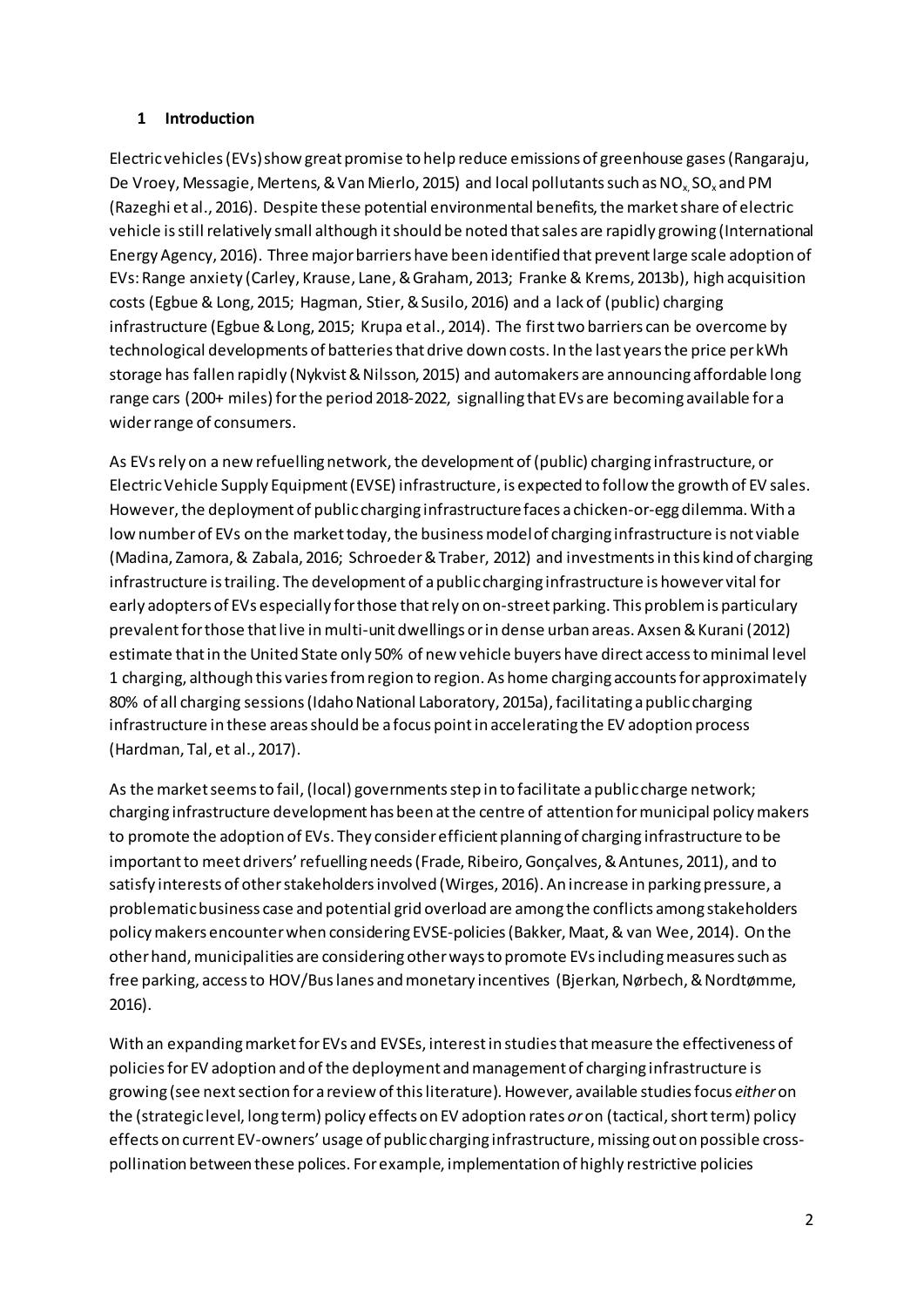regarding charging infrastructure may well have a (negative) impact on both charging behaviour of current EV-owners and EV-purchase intentions of current ICE-owners. Understanding these combined short and long run implications of charging infrastructure demand managementis crucial for policy makers who want to avoid triggering unintended policy-effects, and more generally, design optimal policies.

This study fills this crucial knowledge gap by uniquely combining natural experiments and stated choice experiments to estimate the effects of charging policies on both charging behaviour of EVowners and EV adoption intentions of non-owners. More specifically, based on a large dataset on charging behaviour using public charging infrastructure in the Netherlands the effects of daytimeparking (to manage parking pressure) and free parking (to promote EVs) policies on charging behaviourare analysed. To estimate the effects of these policies on EV purchase intentions a stated choice experiment is conducted among car owners that rely on public infrastructure for charging their EVs. Section 2 presents a literature review and identifies the knowledge gaps to be filled with the research in this paper. In section 3, the methodology of three experiments to investigate the effect of the two policies is outlined. This section includes a detailed description of the policies and how the experiments were set up and data were gathered. The results of these three experiments are presented and discussed in section 4. The last section provides a conclusion and discusses the policy implication of the results.

#### **2 Literature review 2.1 Charging behaviour**

Research on charging behaviourhas started with using travel patterns from ICE vehicles and tried to infer charging decisions from these patterns (Liu, 2012; Sathaye & Kelley, 2013). Moving beyond this, exploratory work was done which tried to model the decision to start charging. Franke & Krems (2013a) developed a model in which they incorporated the EV's range, range appraisal by users and specific mobility needs. Franke & Krems (2013a) assumed that if the remaining range dropped below a certain comfortable leveland the mobility needs could not be met, the driver would want to charge his car. However, during the evaluation of a trial, they observed high levels of habitual charging behaviour, which seemed to be more opportunity driven in ways comparable tomobile phone battery recharging (Franke & Krems, 2013b). These findings have since then been confirmed in a growing body of literature around the world. Descriptive studies in The United states(Idaho National Laboratory, 2015b), Australia (Jabeen, Olaru, Smith, Braunl, & Speidel, 2013; Speidel, Jabeen, Olaru, & Harries, 2012), England (Robinson, Blythe, Bell, Hübner, & Hill, 2013; Wardle, 2015), Canada (Toronto Atmospheric Fund, 2015), Ireland (Morrissey, Weldon, & Mahony, 2016) and the Netherlands (Hoed, Helmus, Vries, & Bardok, 2014; Spoelstra & Helmus, 2015) confirm such behavioural patterns. In particular, these studies generally indicate two peaksin starts of charging sessions, one in the morning, reflecting "business charging", and one in the late afternoon, reflecting "home charging". These studies identified differences in chargingbehaviourby type of users (Helmus & van den Hoed, 2015) and described the influence of free charging and other price sensitivities (Idaho National Laboratory, 2015b; Wardle, 2015).

More recently, a body of work has focussed on assessing the determining factors that influence the decision to charge. Using stated preference techniques Wen, McKenzie & Keith (2015) asked drivers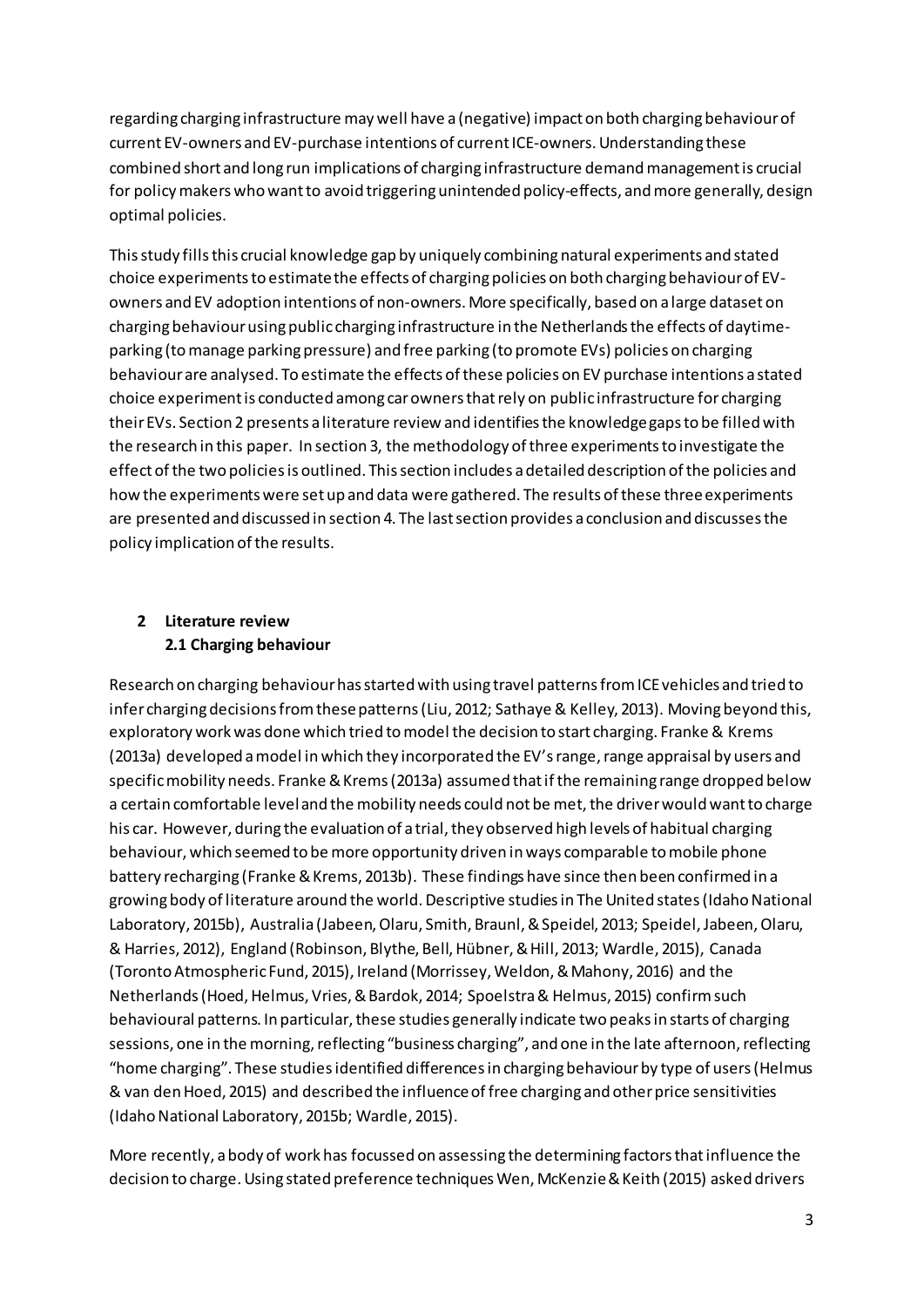about mid-trip charging and found that the State-of-Charge(SoC), dwell time and price are important factors that influence this decision. Jabeen et al. (2013) asked drivers to their most and least favourite option when presented with options for home, workplace and public charging. Time of day, time charging and price were varied across the categories. A strong preference was observed for home charging especially among solar panel owners. Latinopoulos, Sivakumar & Polak (2017) provided additional insight to charging behaviour, by modelling in and out-of-home-charging. They show that out-home-charging is more common for those that have the opportunity to charge at work or when it is offered for free.Daina (2014) has looked at several factors that could influence the decision to delay charging allowing 'smart charging' technologies that could reduce the impact of EVs on the grid. Daina (2014) showed that EV users are willing to allow flexibility as long as this does not influence the range needed for the next trip.

Using revealed preferencedata Zoepf et al. (2013) looked at charging choices by PHEV drivers with a small battery pack. They found that the number of miles driven on electricity greatly increases if the PHEV is charged every time a car stops for more than 3 hours, an indication that the 'parking is charging' regime is an efficient mode. Using the same dataset as Zoepf et al. (2013) and a matching dataset with electric vehicle charging stations Yu & MacKenzie (2016) examined charging location choices in more detail . Theirresults showed a better model fit, but similar conclusions were drawn from the data. Using data from full electric vehicles, Sun, Yamamoto, & Morikawa (2016) studied fast charging choices in Japan. They found that users are willing to detour up to 1.75 km on working days and 750 meters on non-working days. A remarkable finding is that even at fast charging stations the SoC at which drivers initiate their charging sessions is on average over 50%, this in contrast with the assumptions in many planning studies that fast charging is mainly done with low SoC (Shahraki, Cai, Turkay, & Xu, 2015; Zhang, Shaffer, Brown, & Samuelsen, 2015). More recently Xu et al. (2017) have looked at linkages between charging station location, timing and mode of charging. They estimated a joint charging mode and location model on actual charging sessions showing that the time has a strong correlation with mode and location and that a dense and free public charging infrastructure results in an increasing number of public charging sessions.

In sum, the charging behaviour literature has over time developed from modelling exercises, including those based upon ICE travel patterns, into more descriptive and explanatory empirical work, as real world charging data are becoming more and more available. Whereas earlier work was mostly focused on assessing the factors determining the decision to start charging, more recent (modelling) work has focussed on capturing heterogeneity across EV drivers using more sophisticated discrete choice models. The number of factors and model structures that have been considered is growing but still limited, and many factors that play a role on other than the starting-dimension of the charging behaviour (e.g. location, duration) have not yet been explored empirically. Finally, the effects of policies that were designed to influence charging behaviour have only been investigated in stated preference studies.

## **2.2 EV purchase intentions and charging infrastructure**

A large and growing body of literature has investigated the factors that play a role in the EV purchase intention. Three recent literature reviews (Coffman, Bernstein, & Wee, 2016; Liao, Molin, & Wee, 2015; Rezvani, Jansson, & Bodin, 2015) have analysed the findings from over 50 different studies. They find evidence that internal factors, the EV properties, especially range and price have a large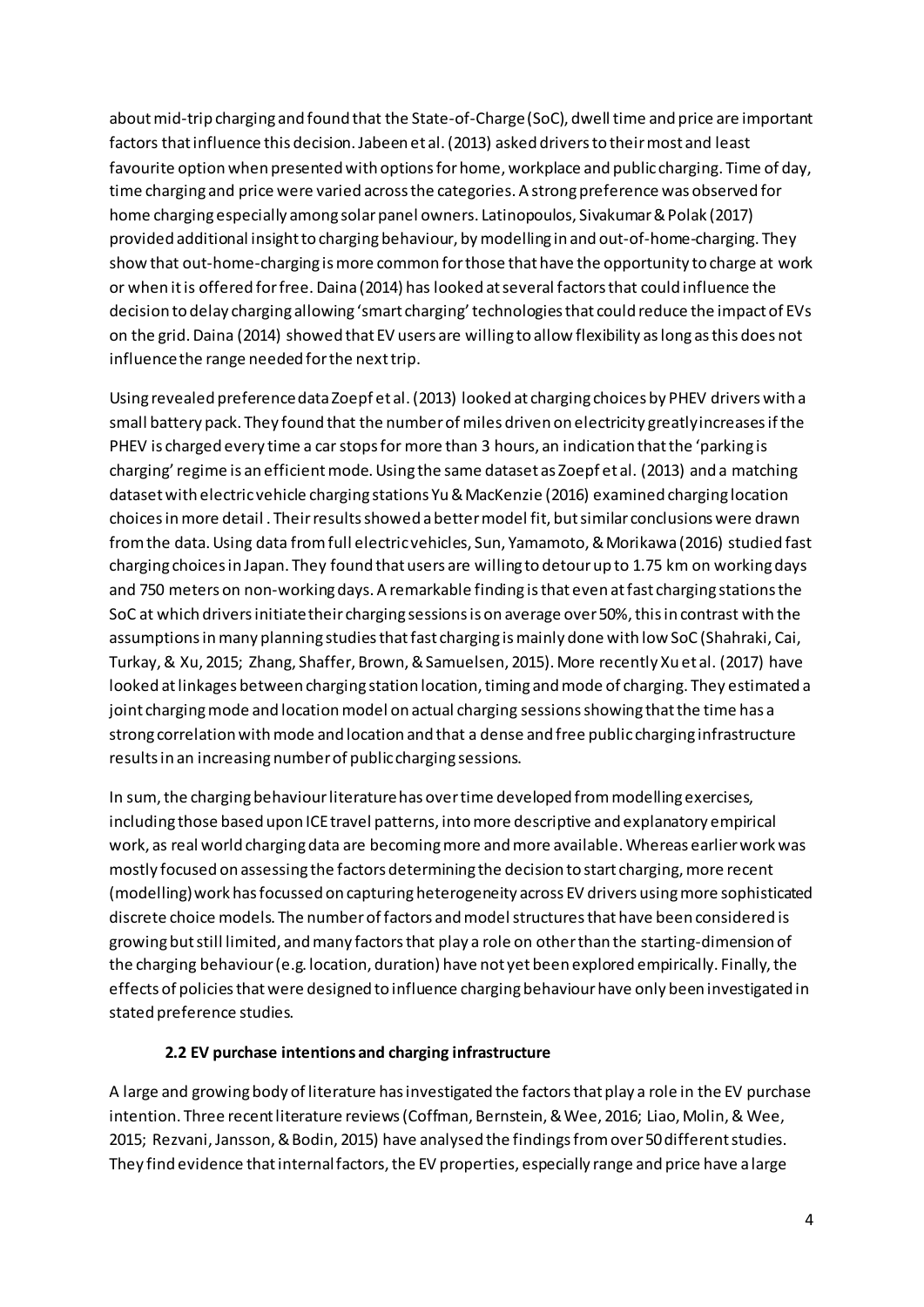effect on purchase intention. The evidence for external factors such as fuel prices and consumer characteristics is mixed. Especially in studies with revealed preference data these effects are found to be insignificant. Significant effects are found for financial policy measures(Hardman, Chandan, et al., 2017) which directly influence the internal factors of the car. Policy measures such as free parking (Cherchi, 2017; Fearnley, Pfaffenbichler, Figenbaum, & Jellinek, 2015; Hoen & Koetse, 2014) and access to HOV/Bus lines (Bjerkan et al., 2016; Chorus, Koetse, & Hoen, 2013) have providedmixed evidence in support of a positive effect on EV purchase intention.

Although the need for public recharging is generally low, especially in multi-car households, if home charging is available (Jakobsson, Gnann, Plötz, Sprei, & Karlsson, 2016), a lack of it would hamper market adoption. The number of studies that have taken into account the effect of charging structure on EV-purchase intentions is limited. The effects of (perceived) EVSEavailability on stated purchase intentions have been assessed by studies of Carley et al. (2013) and Bailey, Miele & Axsen (2015). Both studies show weak or no significant correlations between recalling public EVSEs and the willingness to buy an EV. More important was the possibility of installing charging equipment at home. These studies also showed that awareness of EVSEs is low at the time the surveys were taken, which was 2011 and 2013 respectively. In the first study only 12% or respondents recalled having seen a public charger and in the second study only 18%. More recently, Cherchi (2017) has taken into account charging infrastructure availability and other parking policies and found that availability did have a positive effect on purchase intention; this study however focussed on availability of charging infrastructure away from home. Ensslem, Jochem, Schäuble, & Babrowski (2013) also find that interoperability across charging station and borders, especially in border regions, is mentioned as an important factor driving purchase decisions.

Gnann & Plötz (2015) reviewed several studies that looked at the interaction with infrastructure and EV adoption. They compare various studies which also looked at other AFVs such as natural gas and hydrogen and discussed the peculiarities of electric vehicles. They find that for a successful introduction infrastructure should be directly available, the business case for infrastructure has to viable on short or medium long term and fuel prices have to be below ICE alternatives. For the EV market they find that infrastructure should be more widespread because of longer refuelling times but that a large part of this could be dealt with due to the possibility to recharge at home.

A more top-down approach is adopted by a number of studies that use sales figures to assess the impact of charging infrastructure on the adoption of EVs. Comparing the adoption rates and their policy incentives across different countries, Sierzchula et al. (2014) found that charging station investments were twice as effective as tax benefits in promoting the sales of electric vehicles. Mersky, Sprei, Samaras & Qian (2016) have looked at municipal and regional adoption rates in Norway and also found that charging infrastructure presence had a significant positive effect on the number of EV purchases. They do note that the direction of this correlation is difficult to determine as charging stations are also build in response to local EV demand. Li et al. (2017) try to addressthis problem by modelling network effects in the sales of EVs in 353 metropolitan areas in the United States. Taking these effects into account they still find that investing in charging infrastructure is twice as effective as direct financial incentives. These results are thus well in line with the findings of Sierzchula et al.(2014).

#### **2.3 Knowledge gaps and contributions**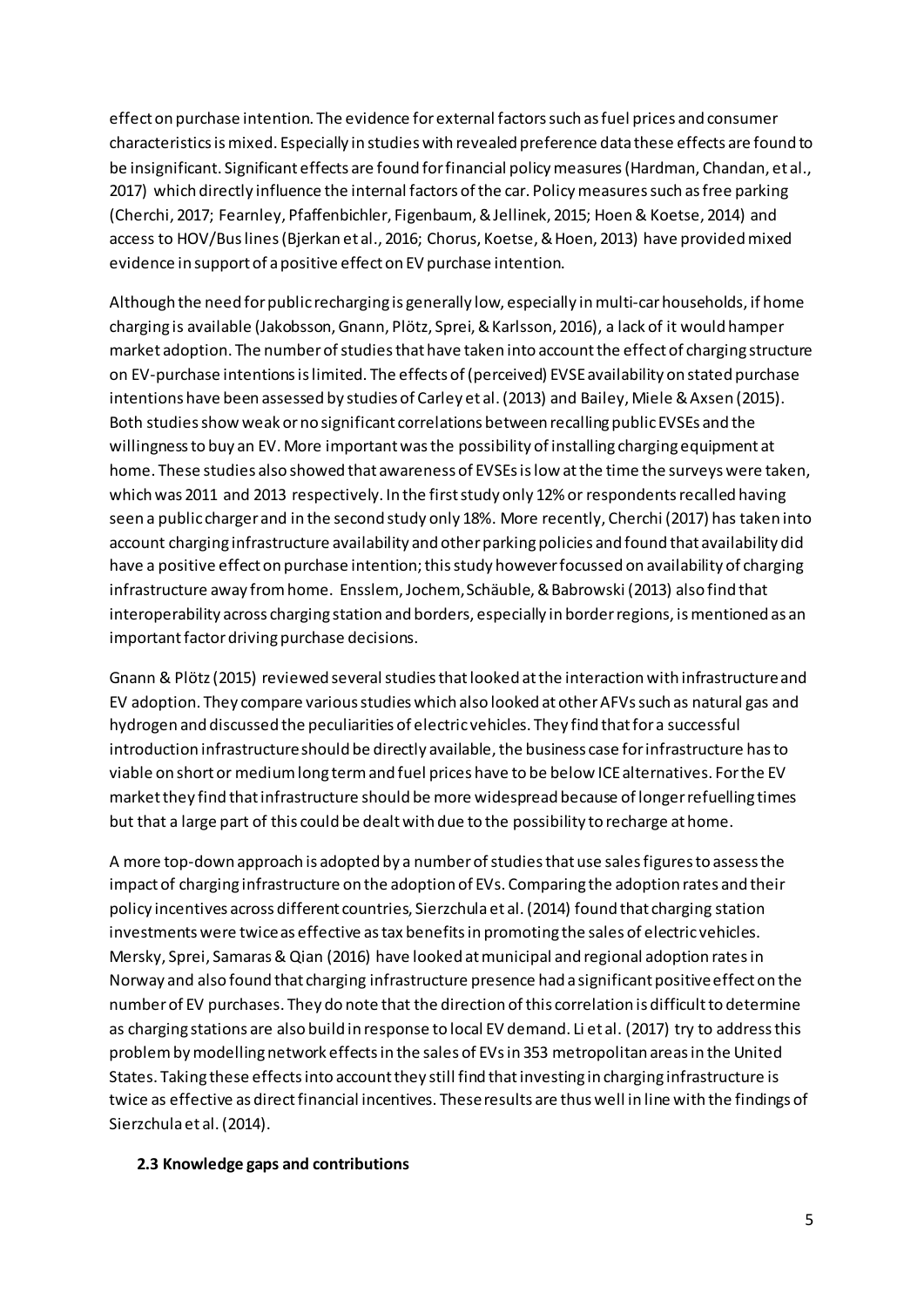In sum, a large number of studies have focussed on the factors, including policy interventions, that determine EV-purchase intentions, showing that the properties of EVs themselves play a dominant role. The role of charging infrastructure policies is still under debate, as stated preference studies find only small effects of actual availability of public infrastructure even though absence of a home charging opportunity is seen as a crucial obstacle. Revealed preference studies find positive effects but have difficulty determining the direction of causality when assessing the impact of public charging infrastructure on EV sales. However, the number of studies is growing, including comparisons with other AFVs; results presented in these studies provide preliminary evidence for a positive effect of charging infrastructure availability on EV sales. No specific studies were found that took into account the design of policies foroptimizing the utilization of public charging infrastructure and their effects on EV-purchase intentions. The latter is vital especially for those prospective EVowners who live in urban environments without private parking facilities, as for them, charging at home in public is likely to be the dominant mode of charging.

This research contributesin three different ways to the current understanding of charging behaviour and EV purchase intention. The first contribution is to assess the effectiveness of certain policies that try to control charging behaviour; to this aim, we use a large dataset of actual charging sessions of public charging infrastructure, under different policy contexts. Secondly, using a stated preference experiment, evidence is provided for the importance of charging infrastructure availability on the purchase intention of EVs. The experiment focuses explicitly on those prospective owners who do not have private parking facilities(as is the case in many highly urbanized areas throughout the world), and therefore rely on on-street parking facilities and public charging infrastructure. This group has so far been ignored in the literature.

The last and main contribution of this study lies in combining and cross-linking charging behaviour control policies with purchase intention and EV purchase policies with charging behaviour. Connections between these policy-and behavioural dimensions have so far not been made. A visual representation of the concept that isstudied in this research is given in *Figure 1*, where dotted lines indicate the new area of research and solid lines the current state of the art.



*Figure 1 Model of policies influencing EV purchase intention and Charging Behaviour*

To investigate these relationships, case studies of such policies are investigated in this paper. More specifically, we study a unique combination of three different experiments in which two policies are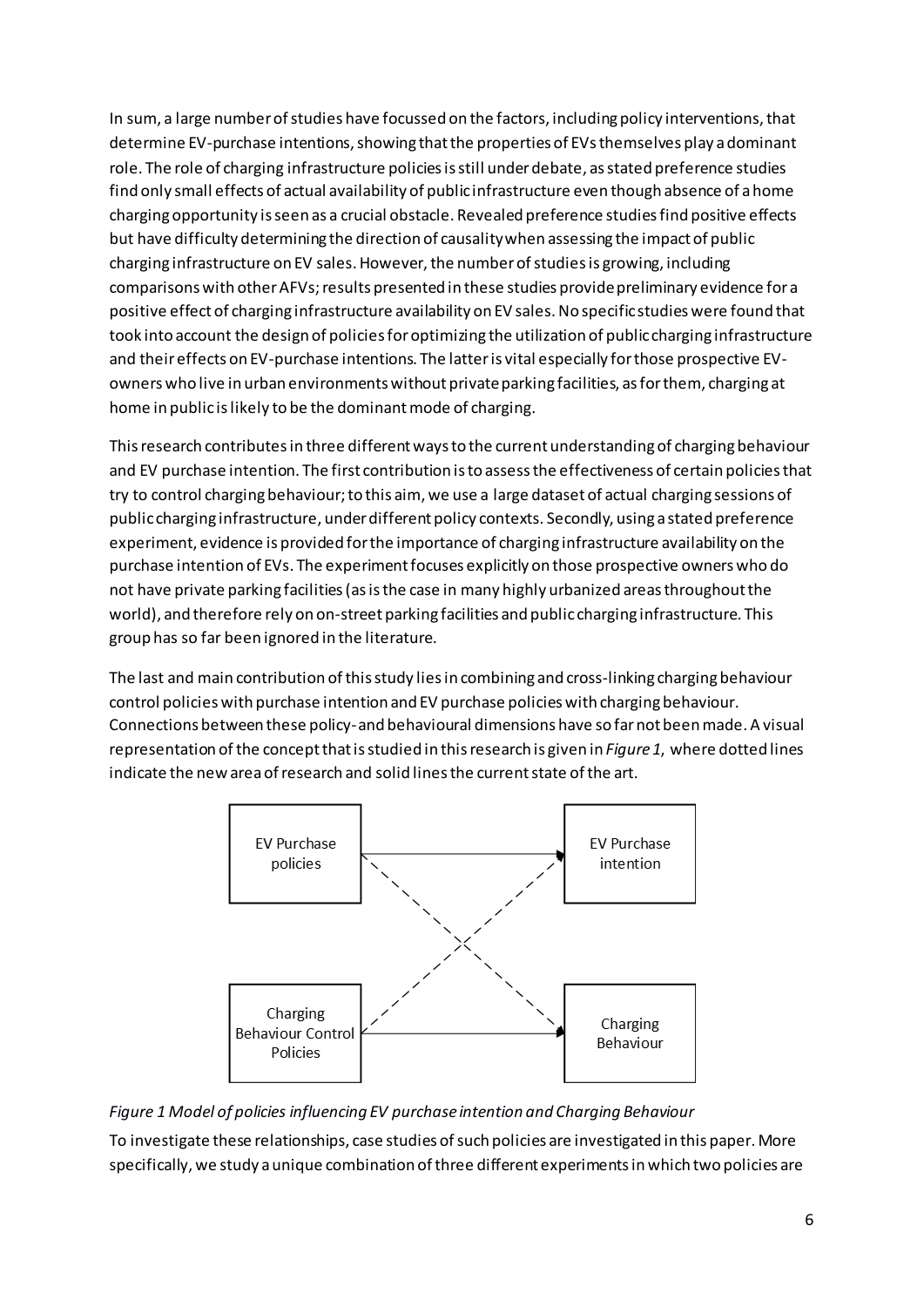considered. These two particular policies are selected because they illustrate how policy makers at the local level are trying to deal with different interests of stakeholders. More specifically, following the framework developed in Figure 1, our case studies are interesting to consider because they concern policies that can simultaneously have desirable and unwanted side effects on EV purchase intentions and charging behaviour. Furthermore, the fact that these policies have already been implemented in the Netherlands at a relatively large scale provides the opportunity to systematically analyse these effects. Additionally, the chosen case studies are selected for providing us with very advantageous 'natural experiment' conditions for *daytime charging* –as well as with comparable conditions across four cities which allows us to control for many spatial-temporal effects for *free parking*. This combination of factors makes the two selected case studies ideal for investigating the impacts of local EV- and charging-related policies.

First, as a charging behaviour control policy, a*daytime charging* policy is investigated. This policy aims to reduce the impact of charging stations on parking pressure. This case study provides a good example of policies that are relevant in dense urban areas with a lot of on-street parking facilities. Moreover, it is a typical transition policy in which municipalities try to cope with interests of different actors, in this case the EV and non-EV driver. Literature in the EV adoption domain also suggests that perceived barriers in refuelling behaviour can be an obstacle in purchasing an EV (Egbue & Long, 2015) making it possible to investigate the conceptualised cross-link. The second case study concerns a *free parking* policy. *Free parking* is often mentioned and studied as an EV purchase policy for which the evidence is a mixed bag, this paper provides additional insight in the effect of this policy for prospective owners with private parking facility. The cross-link between EV purchase policies in charging behaviour is also relevant as evidence from the parking literature (Shoup, 2005) suggests that this policy can have an effect on the parking and charging behaviour of EV-owners.

## **3 Methodology**

This paper estimates the effects of two local policies on charging behaviour and purchase intention: (1) daytime charging to alleviate parking pressure due to unoccupied parking spots at charging stations and (2) free parking for electric vehicles (while these are connected to the charging station) to promote the sales of electric vehicles. In the following, we will elaborate on these specific policies.

# **3.1 Experiments**

# *3.1.1 Daytime charging*

Municipalities are advised to exclusively reserve parking spots next to public charging stations to ensure availability for electric drivers. When charging stations are underutilised compared to average parking occupancy this can lead to increased parking pressure in neighbourhoods with relatively abundant charging infrastructure. To deal with this problem, municipalities can implement a daytime charging policy. Daytime charging implies that the parking spot next to a charging station is exclusively reserved for electric vehicles for the indicated part of the day. A street sign (see *Figure 2*) is put up to indicate the designated times. Beyond these hours both electric and gasoline driven cars are allowed to use the parking spot, in order to relieve parking pressure at the most strenuous times.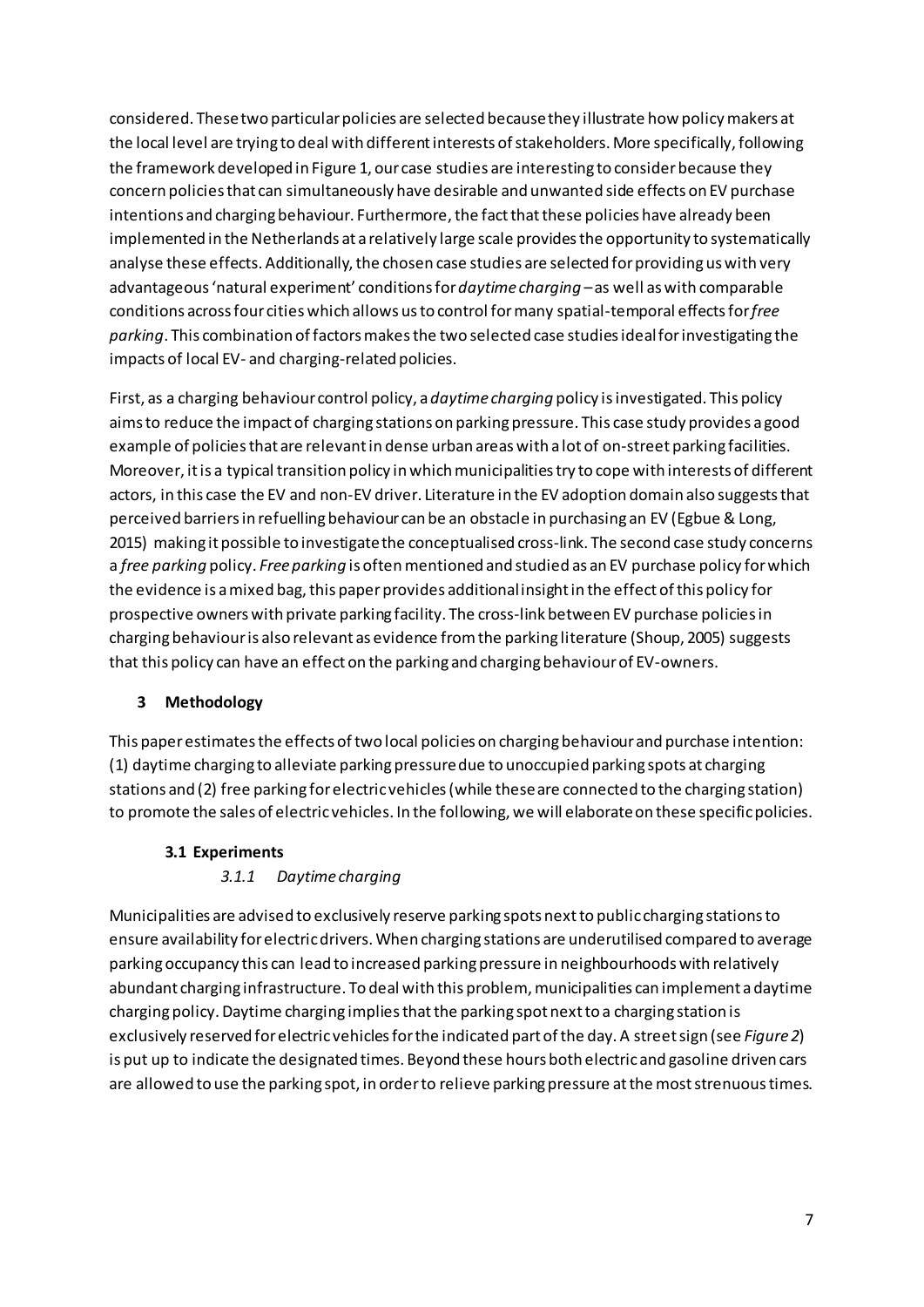

*Figure 2 Street sign to indicate that parking spot is exclusively reserved for charging vehicles between 10:00 and 19:00*

With regard to the effects on charging behaviour, it is expected that this policy will increase the difficulty of EV drivers to access charging stations after 19:00 as non-EV users can also park at these spots making. Occupation of the charging station is therefore expected to be lower in the hours beyond 19:00 at charging stations with the daytime charging policy implemented. Should this be the case, the policy has the intended effect of relieving parking pressure in the area surrounding the charging station. As a second-order effect on purchase intentions, it is assumed that the daytime restriction will reduce the purchase intention for EVs, since home charging availability is an important factor in EV adoption (Carley et al., 2013). Hence, if uncertainty arises about availability because of the daytime charging policy, this could reduce EV purchase intention.

The municipality of The Hague (The Netherlands) implemented daytime charging starting in January 2013 at charging stations in areas in which parking spotoccupancy was over 90%. In total, 79 charging stations were selected, but due to an unknown error at the municipal services, 20 charging stations did not receive a daytime charging sign; the resulting random assignment of policy-measures created the ideal conditions for a natural experiment. This is important, as it rules out potential endogeneity effects (e.g. policies being implemented in response to observed behaviour such as in this case, high on street parking rates); this allows for a clear identification of causality when studying policy effects on behaviour. Daytime charging was set between the periods 10:00 and 19:00. Charging stations in areas with parking pressure below 90% remained exclusively available for EVs. By September 2015 the municipality corrected the error and also put up the road signs at the 20 charging stations that first did not have this sign installed.

The occupancy of the charging stations during and beyond the daytime charging times is compared, to estimate if the policy has an effect on charging station occupancy. Our analysis focuses on the increase in charging station occupancy after 19:00 as this is line with the policy. The increase between 19:00 and 0:00 is chosen as measurement value as profiles show that, on average, after 0:00 the increase in occupation is minimal. Using linear regression modelsthe effect of the daytime charging policy is statistically evaluated while controlling for three factors: Spatial characteristics of the surroundings, if the charging station is in a paid parking area and the number of parking spots reserved alongside the station (1 or 2).

## *3.1.2 Free Parking*

An often mentioned policy to increase EV sales is free parking for electric vehicles (Bjerkan et al., 2016; Sierzchula et al., 2014). Based on a literature overview, Liao et al. (2015) find, however, that the evidence for a positive effect of this policy is mixed. Despite the inconclusiveness of the currently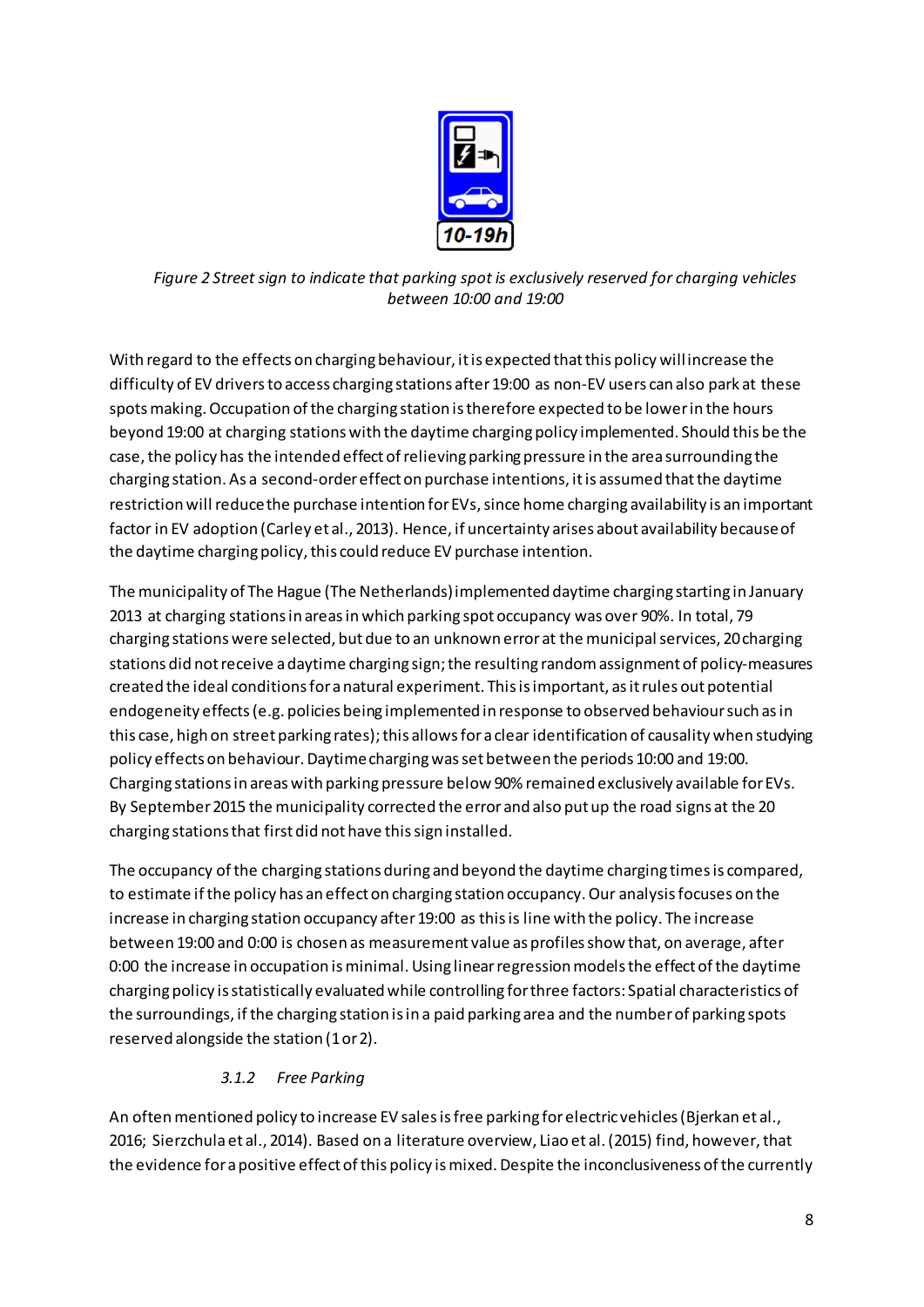available research it remains a popular incentive for municipalities to implement this policy, as it provides a direct and visible incentive for potential buyers. Parking literature suggests that a side effect of this policy could be that parking duration increases (Shoup, 2005). An increase in parking duration could lead to inefficient use of charging resources as longer connection times do not necessarily impose more charging. In turn high occupancy may increase difficulty of EV drivers to find a charging spot and may drive down business case due to lower daily usage.

Free parking policies can be executed in two different ways. First, free parking can be offered everywhere in a city for electric vehicle even when it is not charging. Second, free parking can be offered only when the EV is connected to a charging station. The second version is considered in the experiment that is evaluated, with the constraint that the policy only holds for on-street parking spots and not for parking garages. Note that the considered policy holds both for inhabitants and visitors. The expectations are that this policy results in an increase in the time that the EVs are connected to the charging station in line with current insights from 'regular' parking. This aspect will also hold for inhabitants as they do not have an incentive to move their car once it is fully charged as they have to move their car into a paid parking spot.

The city of Utrecht has implemented a free parking policy for EVs, which will be continued until at least the end of 2017. Free parking is only offered when the EV is actually connected to the charging station. Parking at regular parking spots requires paying a parking fee or having a parking permit. To assess if EV-connection duration is actually longerin paid parking areas were EVs are allowed to park for free we estimate an ordinal logistic regression model of (EV-) parking/connection duration. In this model we predict an (ordinalised) measure for parking duration in Utrecht as well as several other municipalities, while controlling for time and space differences for each charging session.

## *3.1.3 Purchase intention*

To estimate the impact of abovementioned policies on the purchase intention a stated choice survey was conducted. In this survey respondents were asked to make a choice among three types of vehicles (EV, PHEV and Conventional) each with a certain price and range. Each choice was made under a different policy setting. The policy setting included variations of the daytime charging and free parking policy and additionally included the placement strategy of the municipality. *Figure 3* gives an example of the choice task that respondents faced.

|                            | The policy has been set for the next 5 years as follows: |                                                                                      |                             |  |  |  |  |
|----------------------------|----------------------------------------------------------|--------------------------------------------------------------------------------------|-----------------------------|--|--|--|--|
| <b>Placement strategy:</b> | The municipality places a charging station per new EV    |                                                                                      |                             |  |  |  |  |
| Parking tariff:            |                                                          | Free parking is offered while charging, regular fee applies when not connected       |                             |  |  |  |  |
| Availability:              | for EVs                                                  | Parking spot at the charging station is exclusively available between 8:00 and 20:00 |                             |  |  |  |  |
|                            | <b>Electric Vehicle</b>                                  | Plug-in Hybrid Vehicle                                                               | <b>Conventional Vehicle</b> |  |  |  |  |
| <b>Retail Price</b>        | €20.000                                                  | € 30.000                                                                             | € 20.000                    |  |  |  |  |
| <b>Electric Range</b>      | 500 km                                                   | 50 km                                                                                |                             |  |  |  |  |
| Choice:                    |                                                          |                                                                                      |                             |  |  |  |  |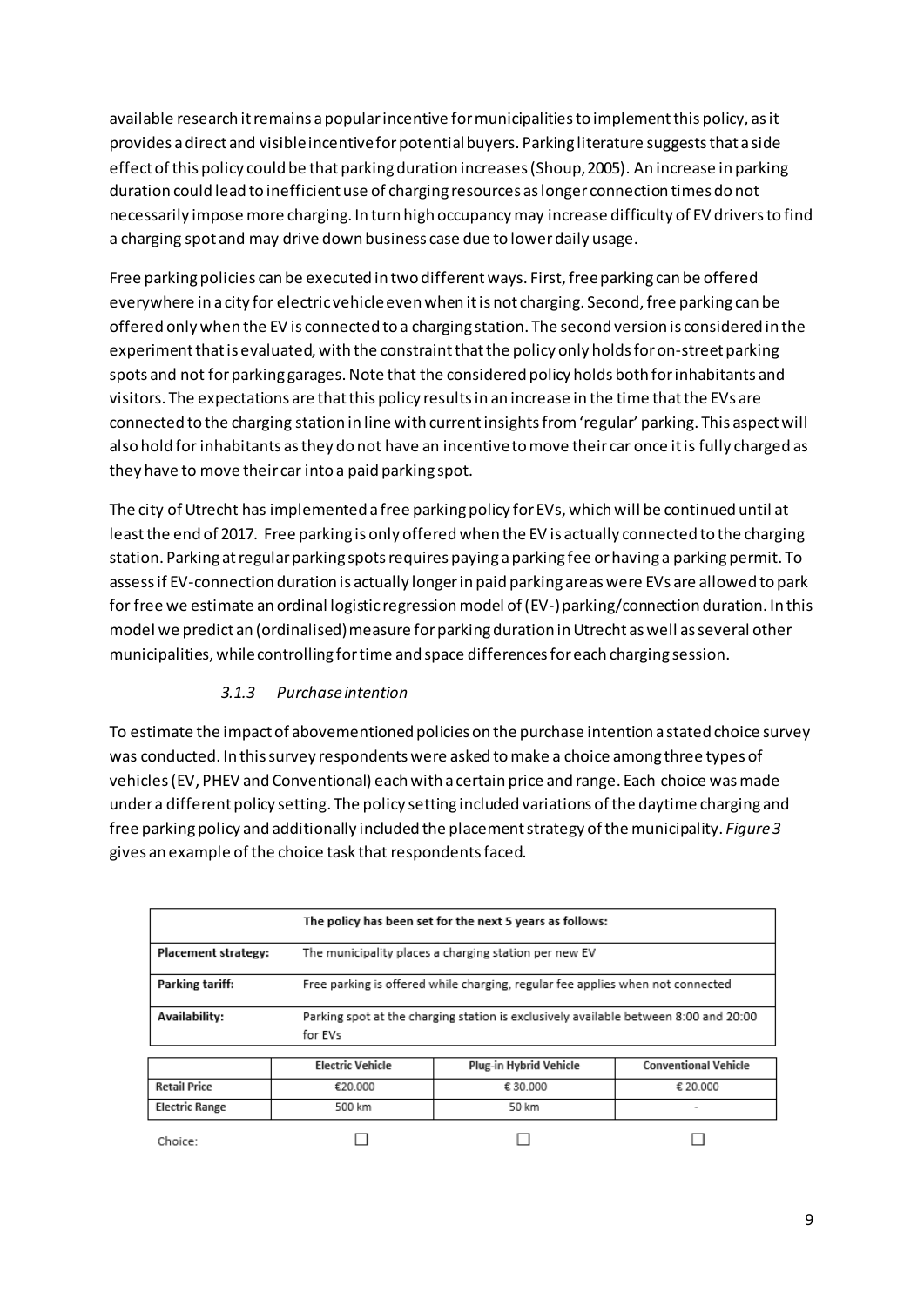#### *Figure 3 Example of a choice task*

Policies were represented as context variables which were told to be valid for the 5 years to come and which were varied across choice sets (Molin & Timmermans, 2010). Placement strategy was varied in which municipalities placed a charging station per every 1, 2 or 4 new EVs. Parking fee policy was noted as either being free, free while charging or with a regular tariff applied. The availability of the parking spot was noted as either exclusively available for EVs, or as daytime charging between 8:00 and 22:00, or as being always available for all type of vehicles. Retail prices for EVs and PHEVs were varied (€20k, €25k and €30k); for the conventional vehicle these were held constant at €20k. Electric range for the EV (200km, 350km, 500km) and the PHEV (25km, 50km, 75km) were also varied across alternatives. The experiment had a  $3<sup>3</sup>$  dimension for the policy context and 34 dimension for the vehicle characteristics. Taguchi (1987) orthogonal arrays were used to develop the choice sets. The total of 81 choice sets were blocked by 3 policy designs to reduce the choice load for respondents. Each respondent was faced with 9 choice sets and thus 3 different policy scenarios. Respondents were also informed about other characteristics of the vehicles such as the gasoline range, fuel price per km, road taxes and charging speed. A detailed list can be found in appendix A. Information was kept constant among the choice sets and represented at each choice.

To account for heterogeneity in preferences the data are analysed using mixed logit models (Train, 2009). The Bison Biogeme software package is used to this end (Bierlaire, 2003). Constants are estimated for the electric and conventional vehicle; the utility function of the plug-in hybrid vehicle includes both these constants. Policy variables are only included for the EV and PHEV utility functions as they do not apply to the conventional vehicle. Models were tested with 125 to 1000 Halton draws; estimates remained constant if the numbers of draws were increased.

#### **3.2 Data Collection**

## *3.2.1 Daytime charging*

The effects on charging and parking behaviour of the daytime charging policy experiments are evaluated using data on charging sessions from public charging stations in The Hague, the Netherlands. Charging stations can be used by swiping a RFID card, identifying the user. Data is stored for each charging session and provided by several charging point operators to a central database. The data contains relevant information about the location and timing of the charging session and provides an anonymous code to identify the user.

The entire database contains 146,977 charging sessions in the city of The Hague during the period of January 2014 to September 2015. Additional information about which charging stations had daytime charging implemented at which time was provided by the municipality of The Hague. Selecting only charging stations that were eligible for the daytime charging policy (79 out of 392 in total) left 21.023 charging sessions. After filtering out sessions above 100 kWh (as no cars have battery packs above 100 kWh) and sessions shorter than 1 minute, which both are considered as erroneous, 20,856 charging sessions remained for our empirical analyses. The data were then aggregated per charging station and hourly level for each weekday, to calculate the average occupancy rate of each charging station and the relative number of charging sessions per hour. Each charging station has two sockets, which implies that when only one of the sockets is used the occupancy ratio is 50%. Average occupancy rate per hour is calculated from the date the charging station is first used until the set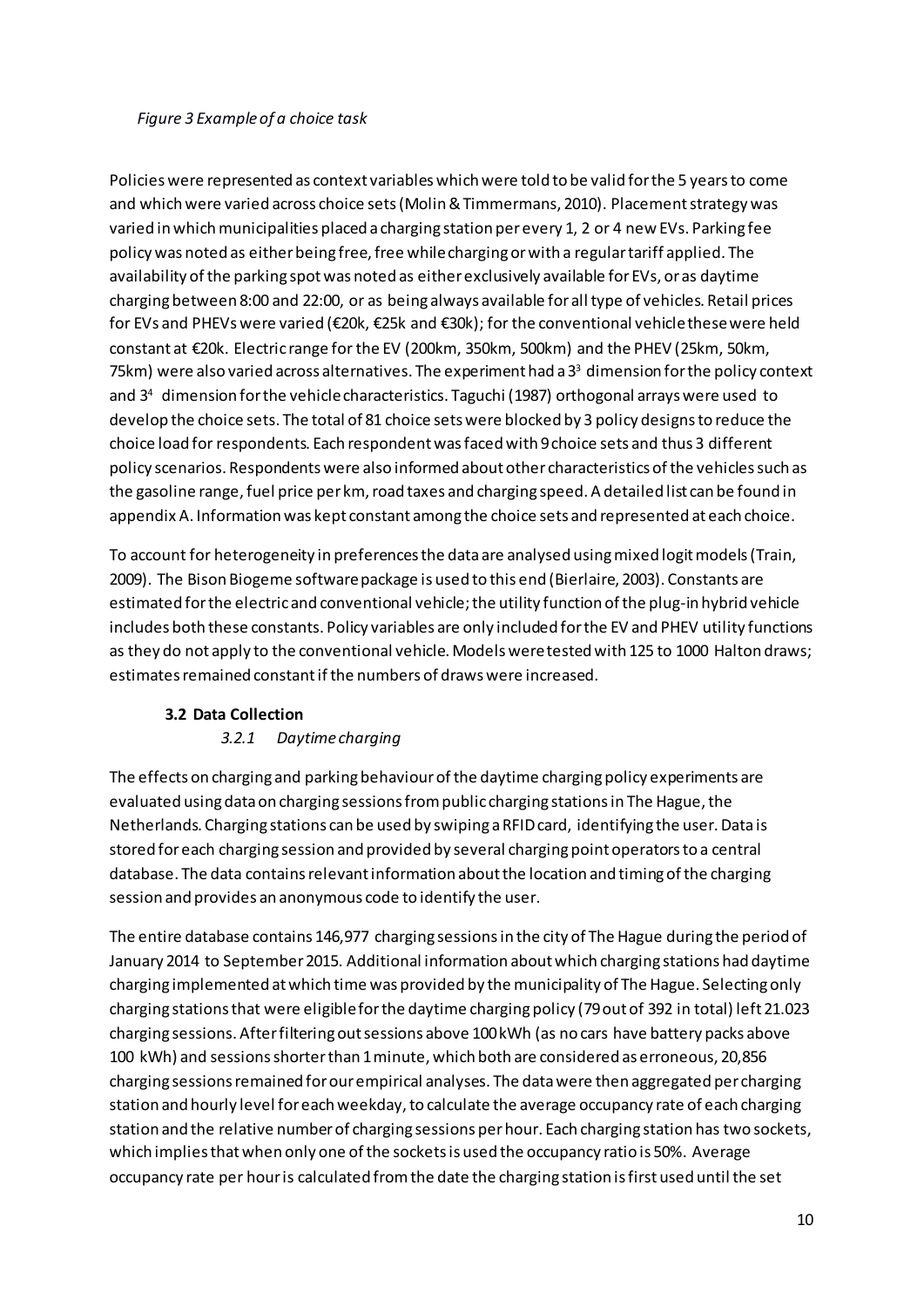end-date of the dataset, 23:59 August 31st 2015. For the average occupation ratio only the weekdays are taken into account, as weekend charging can show very different behaviour and parking related problems are usually very different as well. Table 1 shows the descriptive statistics of the data presented for each of the groups.

|                                         | No. of charging stations |           |
|-----------------------------------------|--------------------------|-----------|
| <b>Total</b>                            | 79                       |           |
| <b>Policy</b>                           |                          |           |
| Daytime parking                         | 59                       |           |
| No daytime parking                      | 20                       |           |
| <b>Dedicated parking spots</b>          |                          |           |
| 1                                       | 26                       |           |
| 2                                       | 53                       |           |
| <b>Paid parking</b>                     |                          |           |
| Paid                                    | 43                       |           |
| Free                                    | 36                       |           |
|                                         |                          |           |
|                                         |                          |           |
|                                         | Mean                     | <b>SD</b> |
| Area Living (% total buildings in       | 48.58%                   | 23.00%    |
| the sub-district)                       |                          |           |
| <b>Area Business (% total buildings</b> | 6.72%                    | 10.79%    |
| in the sub-district)                    |                          |           |
| Area Public (% total buildings in       | 1.23%                    | 3.24%     |
| the sub-district)                       |                          |           |

*Table 1 Descriptive statistics of charging stations*

To control for spatial differences in both the analyses, data on the percentage of buildings used for housing, business, social and public are retrieved from the Dutch Central Bureau of Statistics (CBS Statline, 2016) and are matched to a charging station at the sub-district level. Information about the number of reserved parking spots and paid parking areas was provided by the municipality of The Hague. Variables that served as a proxy for charging station density were tried but were found to be insignificant.

# *3.2.2 Free Parking*

To examine the effect of free parking (for EVs) on EV-charging behaviour we analyse charging data of the four major cities in the Netherlands (Amsterdam, Rotterdam, The Hague, Utrecht) in 2015 and 2016. Of these four cities, only the city of Utrecht has implemented a policy that allows free parking for EVs while they are charging. For this analysis, the same source is used as in the case of daytime charging in The Hague (see previous section). In this case, over 1.7 million charging sessions are selected. The charging session data were enriched with data on paid parking areas of all cities, which were matched to the GPS locations of the charging stations using the *sp* package in R Studio (Bivand, Pebesma, & Gomez-Rubio, 2013; Pebesma & Bivand, 2005).

Table 2 shows the descriptive statistics of the selected charging sessions and the mean connection times for the various categories. The connection time of charging sessions was not normally distributed, but showed two peaks (of 0-4 hours and 8-16 hours connection time or duration). As this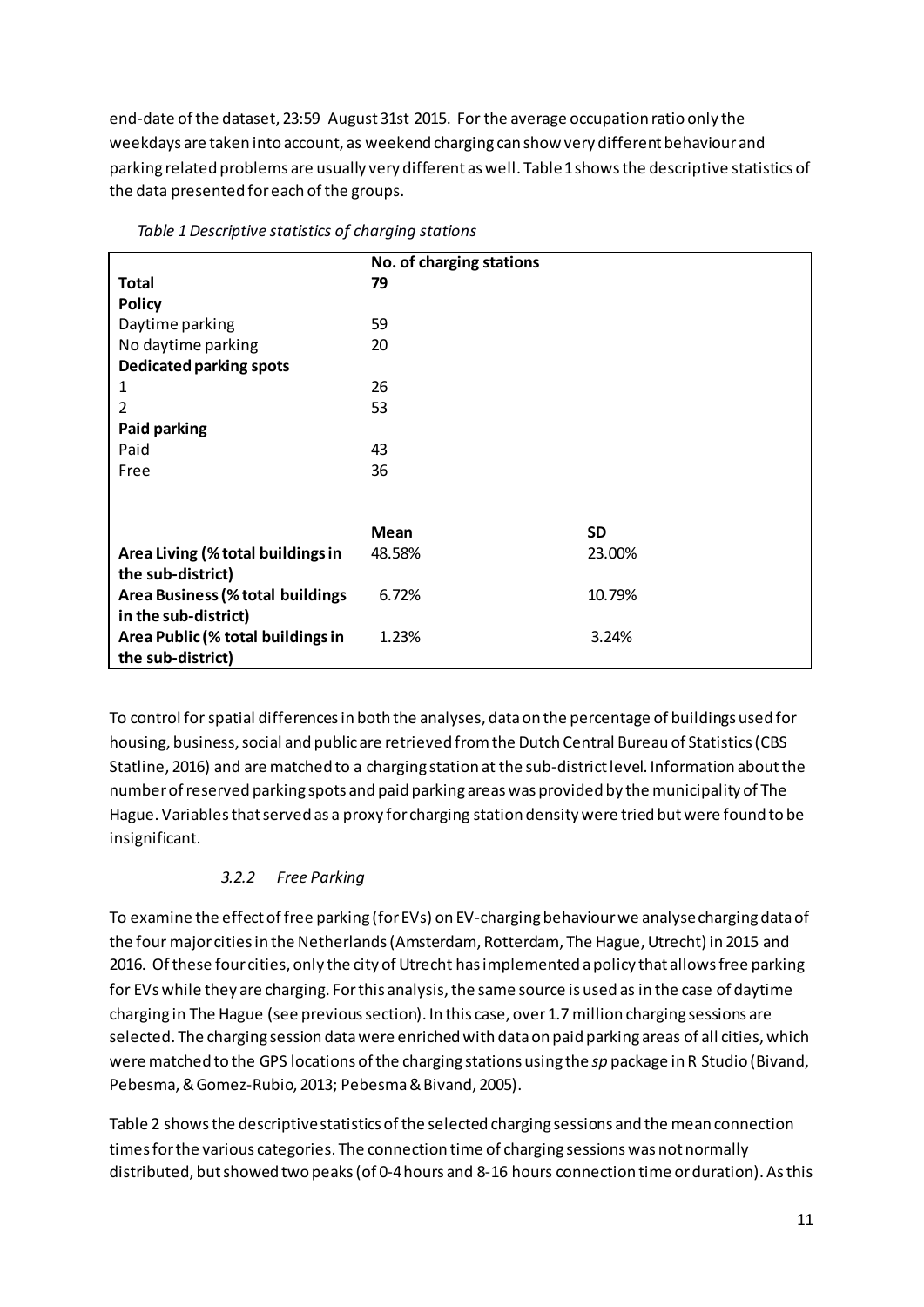would violate the assumptions of linear regression, the decision was made to recode the connection time (our dependent variable) into an ordinal variable and perform an ordinal regression analysis. To this end, the following categories were used: 1: 0-6 hours; 2: 6-16 hours; 3: 16-24 hours; 24+ hours.

| Variable                           | % Of charge data | Mean                | <b>SD</b>  |
|------------------------------------|------------------|---------------------|------------|
|                                    |                  | <b>Connection</b>   | Connection |
|                                    |                  | time                | time       |
| <b>Cities</b>                      |                  |                     |            |
| Utrecht                            | 13%              | 10.59               | 11.79      |
| Amsterdam                          | 47%              | 10.83               | 19.83      |
| Rotterdam                          | 22%              | 10.29               | 27.39      |
| The Hague                          | 17%              | 10.38               | 18.43      |
| <b>Total sessions</b>              | 2,124,960        |                     |            |
|                                    |                  |                     |            |
| <b>Total</b>                       | 100%             | 10.60               | 20.76      |
| Paid                               | 66%              | 10.81               | 22.78      |
| Free                               | 34%              | 10.18               | 15.93      |
| <b>Utrecht</b>                     | 13%              | 10.59               | 11.79      |
| Paid                               | 48%              | 11.41               | 13.09      |
| Free                               | 52%              | 9.83                | 10.41      |
|                                    |                  |                     |            |
| Amsterdam                          | 47%              | 10.83               | 19.83      |
| Paid                               | 85%              | 10.89               | 20.72      |
| Free                               | 15%              | 10.51               | 13.55      |
| Rotterdam                          | 22%              | 10.29               | 27.39      |
| Paid                               | 48%              | 10.39               | 36.93      |
| Free                               | 52%              | 10.19               | 12.92      |
|                                    |                  |                     |            |
| <b>The Hague</b>                   | 17%              | 10.38               | 18.43      |
| Paid                               | 54%              | 10.54               | 12.22      |
| Free                               | 46%              | 10.18               | 23.77      |
| <b>Time of Day</b>                 |                  |                     |            |
| Morning (5:00-10:00)               | 15%              | 6.54                | 13.83      |
| Afternoon (10:00-16:00)            | 30%              | 8.17                | 23.64      |
| Evening (16:00-22:00)              | 46%              | 13.02               | 18.57      |
| Night (22:00 - 05:00)              | 10%              | 12.67               | 27.08      |
| Part of the week                   |                  |                     |            |
| Week                               | 61%              | 10.02               | 20.65      |
| Weekend                            | 39%              | 11.51               | 20.89      |
| Year                               |                  |                     |            |
| 2015                               | 38%              | 10.64               | 23.65      |
| 2016                               | 62%              | 10.57               | 18.75      |
|                                    | Mean             | <b>SD</b><br>23.00% |            |
| Area Living (% total               | 48.58%           |                     |            |
| buildings in the sub-<br>district) |                  |                     |            |
|                                    |                  |                     |            |

*Table 2 Descriptive statistics for analysis data free parking policy*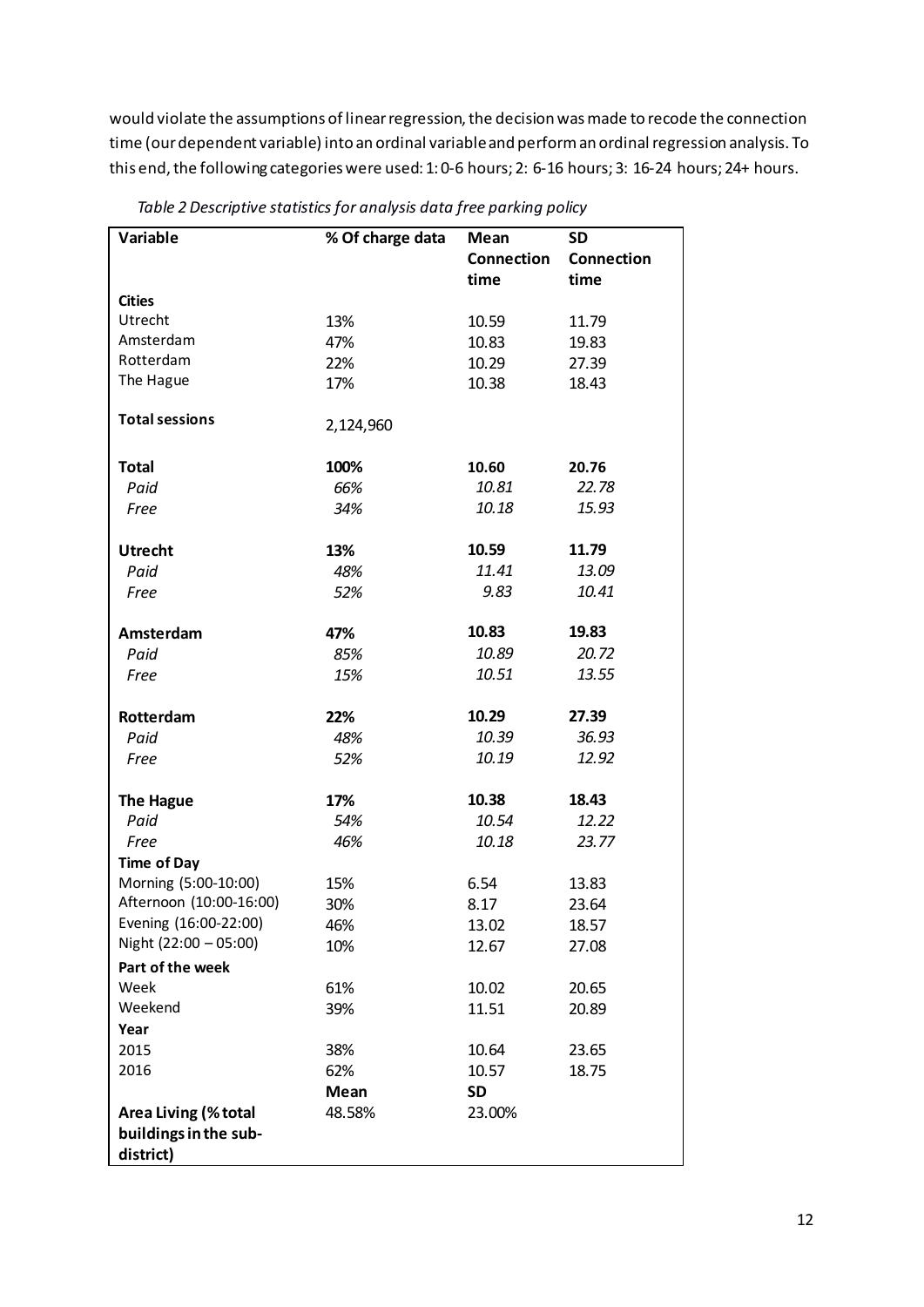| Area Business (% total<br>buildings in the sub-<br>district) | 6.72% | 10.79% |  |
|--------------------------------------------------------------|-------|--------|--|
| Area Public (% total<br>buildings in the sub-<br>district)   | 1.23% | 3.24%  |  |

In the analysis the results are controlled for spatial-temporal differences as is common in parking literature (Kelly & Clinch, 2009; Pu, Li, Ash, Zhu, & Wang, 2017). The same spatial variables are used as in the daytime charging study; we expanded this set with dummy variables identifying each of the cities. The city of Amsterdam is used as reference level for these city level factors. In terms of temporal differences, the starting time of the charging session is used to derive the time of day and the day of the week in which the charging session takes place. The day of the week is dummy coded for week versus weekend days (Friday, Saturday, Sunday) in which weekdays are the reference level. For time of day, the evening serves as a reference. Additionally, the year was included as a control variable (with 2015 serving as the reference level).

## *3.2.3 Purchase intention*

It was hypothesized that public charging station policy of a city was mostly relevant for those that make most use of it. Those that have the possibility to install their own charging station at home are very unlikely to make use of the public infrastructure within the same city. Respondents for the stated preference study were therefore recruited among citizens that did not have their own parking facility and therefore required on-street parking. Respondents were recruited by distributing letters in the cities with an active charging infrastructure policy (Rotterdam, The Hague) and without such a policy (Leiden, Delft) with a request to participate in an online survey. Additionally, to prevent a positive EV bias (Smith, Olaru, Jabeen, & Greaves, 2017), people were recruited face to face with a similar paper version of the stated preference study. The survey started with a question on whether or not the respondent had a drivers' license, a negative answer resulted in exclusion from the experiment.

Respondents were asked to perform 9 choice tasks in which they were asked to choose which car they would purchase. Data was collected using an online (112 respondents) and paper-and-pencil (37 respondents) totalling 149 useful responses and 1327 choice observations. *Table 3* displays the demographics of the respondents.

| Age    | <35 years        | 23% |
|--------|------------------|-----|
|        | 35-65 years      | 57% |
|        | >65 years        | 20% |
| Income | <€25.000         | 13% |
|        | €25.000 -€45.000 | 17% |
|        | ≥£45.000         | 51% |
|        | Unknown          | 19% |
| Gender | Male             | 70% |

| Table 3 Demographic distribution of respondents |  |  |
|-------------------------------------------------|--|--|
|-------------------------------------------------|--|--|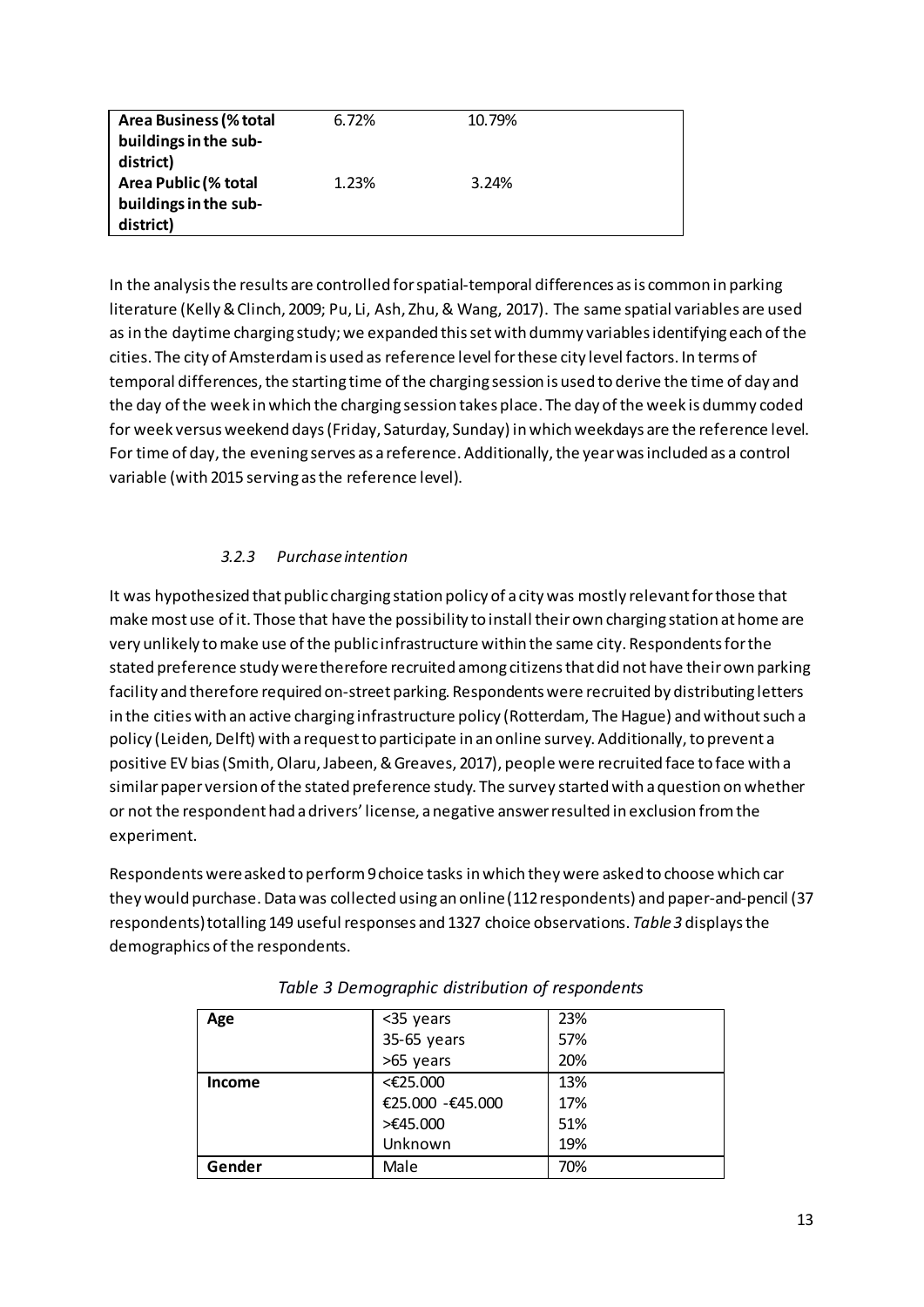|                        | Female          | 30% |
|------------------------|-----------------|-----|
| <b>Education level</b> | Highereducation | 70% |
|                        | College         | 24% |
|                        | High School     | 6%  |
| <b>Full Employment</b> | Yes             | 62% |
|                        | No              | 38% |
| No. of cars            | 0               | 11% |
|                        | 1               | 64% |
|                        | $\overline{2}$  | 19% |
|                        | $2+$            | 6%  |

The demographics show that males, higher educated and high income respondents are over represented in comparison to the general population (CBS, 2016). Employment rate of the respondents is relatively low but can be explained by a significant number of elderly (>65 years) that participated in the experiment. 11% of respondents answered that they did not own a car, but these respondents did indicate that they considered buying a car in the next 3 years. These numbers suggest that sufficient heterogeneity exists to identify possible socio-demographic interactions. Deviations from socio-demographic distributions in the population at large imply that estimation results should not be translated directly into population wide estimates of policy effects. Since the aim of this study was to identify the existence and size of policy effects, rather than attempting to predict market shares for EVs in the population, we consider our data to be sufficient.

#### **4 Results**

#### **4.1 Daytime charging policy: Effect on charging behaviour**

*Figure 4* showsthe average occupancy ratio over the day during the period January 2014 – August 2015 for the two categories of charging stations. It can be seen that the average occupancy (by EVs) is relatively low, i.e., 15% during the daytime and 25% during the night time. It can also be observed that charging stations with daytime charging policies have nearly the same occupation throughout the day and higher occupancy during evening and night times. For charging stations without daytime charging policies a more distinct profile is visible with higher occupancy in the night and a lower occupancy during day time. This clearly suggests that the implemented policy is effective in reducing usage of charging stations as mere (free) parking spots by EV-owners, especially during the evening and night time.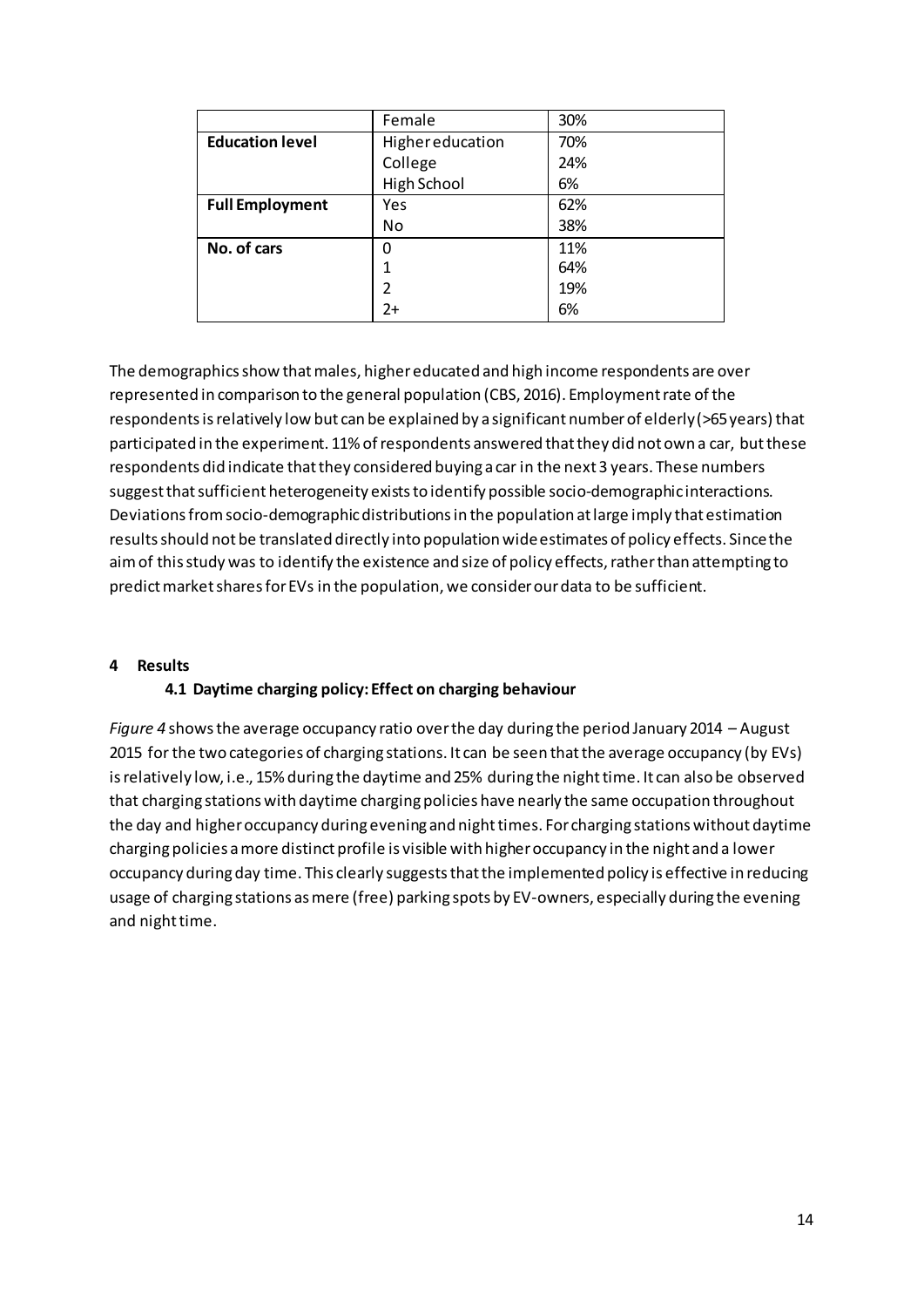

## *Figure 4 Charging station occupancy throughout the day for daytime and no daytime charging for 2014- August 2015*

To assess whether the day-time charging policy has a statistically significant effect on the (average) occupancy ratio, while controlling for possible confounding factors, a linear regression is performed using the change in occupancy rate between 7 PM and midnight as the dependent variable. A positive (negative) sign for an estimated parameter implies that an increase in the associated variable leads to an increase (decrease) in the increase in occupancy rate. Expectations –based on intuition and inspection of *Figure 4* – are that there will be a negative effect associated with the Daytime charging policy. The results of the linear regression (*Table 4*) show that charging stations which have the daytime charging policy implemented have, as expected, less increase in occupancy rates between 19:00 and 0:00, compared to those stations without this policy. The model shows that implementation of the daytime charging policy leads to 3.6 percentage points less increase in occupancy, when controlling for other factors; a modest but significant effect. This result implies that the policy reaches the intended effect which is making room fornon-EV drivers looking for a parking spot. Although parking sessions of these vehicles are measured indirectly the results clearly suggest that these parking spots have become inaccessible for EV drivers because they are occupied by non-EVs.

|                       | Table 4 Results of linear regression on charging station occupancy increase between 19:00 and 0:00 |  |  |  |
|-----------------------|----------------------------------------------------------------------------------------------------|--|--|--|
| before September 2015 |                                                                                                    |  |  |  |

| <b>Estimate</b> | <b>Std. Error</b> | t value |  |
|-----------------|-------------------|---------|--|
| 0.008           | 0.014             | 0.62    |  |
| $-0.036*$       | 0.006             | $-5.79$ |  |
| $0.039*$        | 0.019             | 2.01    |  |
| $-0.051$        | 0.037             | $-1.38$ |  |
| $-0.191*$       | 0.086             | $-2.21$ |  |
| $0.029*$        | 0.006             | 4.79    |  |
| 0.006           | 0.006             | 1.06    |  |
| 0.189           |                   |         |  |
|                 |                   |         |  |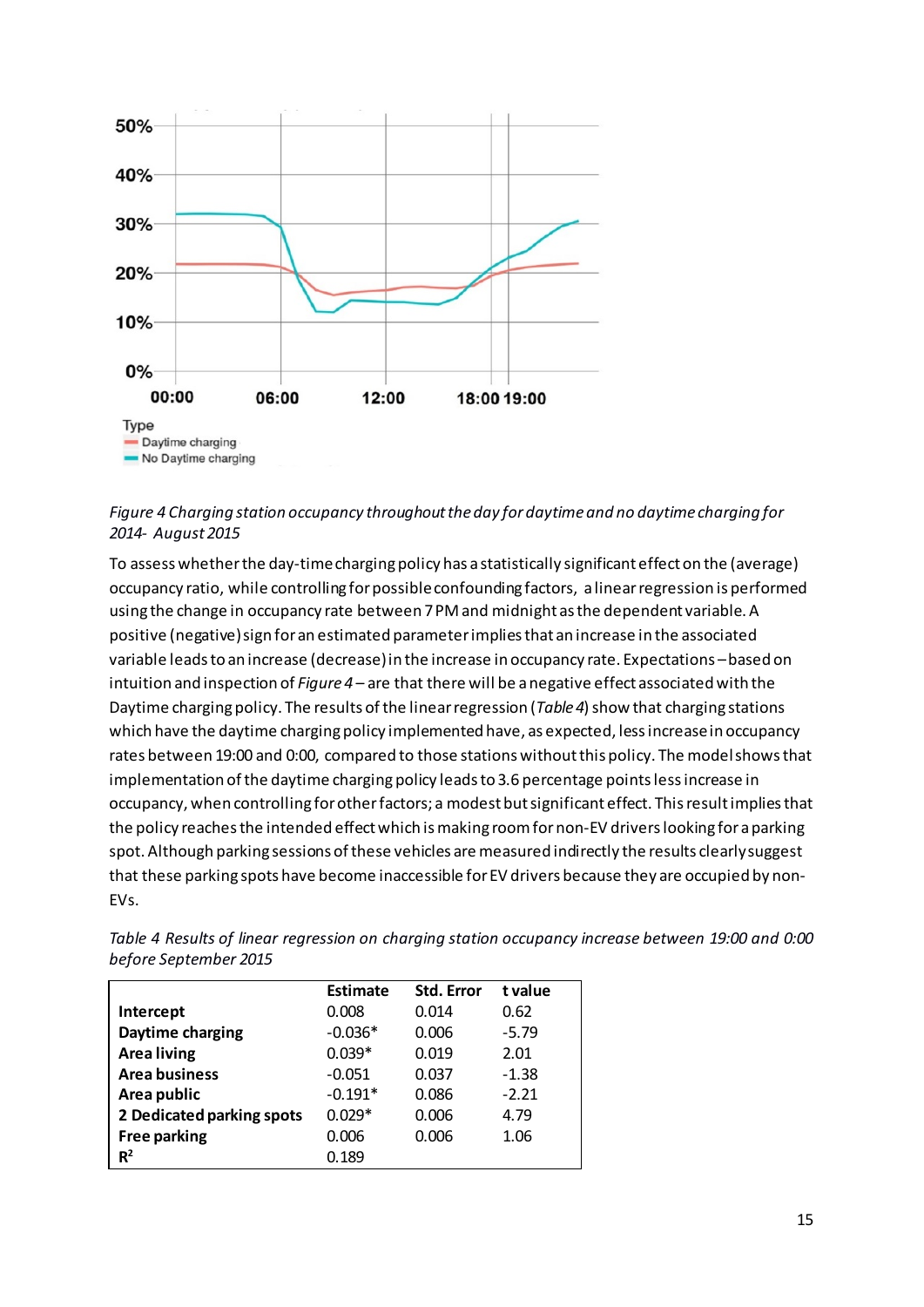## *\*significant at the p<0.05 level*

While not of direct interest in the present study, the effects of the control variables are plausible. For example, in areas with more buildings dedicated to housing the occupancy increase between 19:00 and 0:00 is larger. This can be explained by the fact that EV drivers arrive at home after work in these hours. Areas with more buildings dedicated to businesses have no significant effect on occupancy increase and areas with a more public function show a negative impact on occupancy increase in the evening. This effect is plausible as such building often have opening hours during the day. If the charging station has two dedicated parking spots for electric vehicles this positively influences the increase in occupancy rate. This is also a logical effect, as availability could be limited by ICE vehicles parked next to the charging station. No significant effect was found for free parking, which is also plausible as most users between 19:00 and 0:00 are residents with a parking permit, cancelling out the effect of parking prices.

## **4.2 Free parking policy: effect on charging behaviour**

The results of the ordinal regression are shown in *Table 5*. A positive (negative) parameter suggests that an increase in the associated variable leads to an increase (decrease) in connection duration. Focussing on the free parking policy, the attention should go to the interaction between the 'city of Utrecht'-dummy coefficient and the paid parking-coefficient. Within this particular paid parking area, free parking for EVs is offered. The fact that the interaction is positive and significant indicates that connection times in this area are longer, compared to paid parking areas in other cities. In other words: offering free parking for EVs in a zone which requires paid parking for conventional cars results in longer EV-connection times; this is in line with expectations. The results also show that the effect of paid parking Utrecht is larger than the paid parking parameter, showing that connection duration of sessions in Utrecht is actually longer inside paid parking areas than outside. An explanation for this finding isthat, although free parking for EVs applies in both areas, EVs are more restricted to the spot at the charging station because paid parking applies at parking spots next to the charging stations. Therefore, users are de-incentivised to move their car once it is fully charged because they have to pay a parking fee if they move their car.

|                                | <b>Estimates</b> | Std. err. | t-value   |
|--------------------------------|------------------|-----------|-----------|
| <b>Paid Parking</b>            | $-0.136*$        | 0.005     | $-24.89$  |
| <b>Cities</b>                  |                  |           |           |
| Den Haag                       | $-0.116*$        | 0.007     | $-16.84$  |
| Rotterdam                      | $0.026$ *        | 0.006     | 4.14      |
| <b>Utrecht</b>                 | $-0.129*$        | 0.007     | $-18.10$  |
| Time                           |                  |           |           |
| <b>Afternoon</b>               | $-1.790*$        | 0.004     | -468.83   |
| <b>Night</b>                   | $0.216*$         | 0.004     | 57.35     |
| <b>Morning</b>                 | $-1.219*$        | 0.004     | $-312.50$ |
| Weekend                        | $-0.017*$        | 0.003     | 6.19      |
| <b>Year 2016</b>               | $-0.009*$        | 0.003     | 3.39      |
| <b>Spatial characteristics</b> |                  |           |           |

*Table 5 Results of Ordinal regression on connection duration*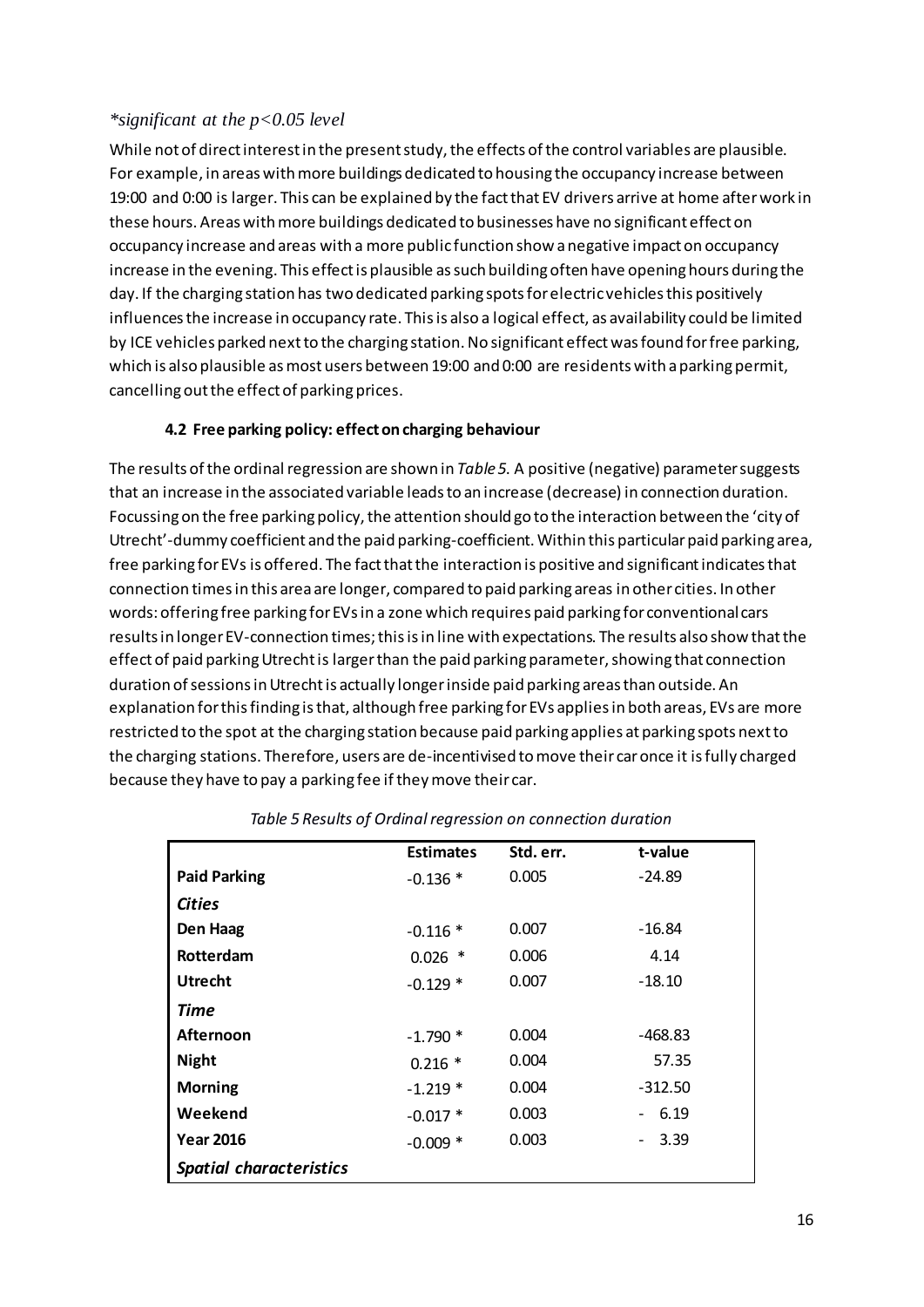| <b>Arealiving</b>                 | $0.730*$  | 0.007 | 98.23   |
|-----------------------------------|-----------|-------|---------|
| <b>Area business</b>              | 0.019     | 0.015 | 1.33    |
| Area public                       | $0.340*$  | 0.047 | 7.28    |
| <i><u><b>Interactions</b></u></i> |           |       |         |
| Paid Parking * The Hague          | $0.191*$  | 0.009 | 22.43   |
| Paid Parking * Rotterdam          | $0.045*$  | 0.008 | 5.75    |
| Paid Parking * Utrecht (Free)     | $0.298*$  | 0.009 | 32.573  |
| <b>Intercepts</b>                 |           |       |         |
| $0 - 6 - 5 - 16$ hours            | $-0.566*$ | 0.007 | - 83.82 |
| $6-16$ -hours -> 16-24 hours      | $0.063*$  | 0.007 | 9.349   |
| $16-24 \rightarrow 24+ hours$     | $2.711*$  | 0.007 | 377.29  |

*\*Significant at the p <0.05 level*

The controlling factors show that in general parking in paid parking areas is shorter than in non-paid parking areas, which is in line with general parking theory although the effect is much smaller than expected, most likely because a large number of regular users (which have parking permits) make use of the charging infrastructure. Small differences exists between the cities, for which several reasons can exist, e.g. charging infrastructure roll-out intensity and city lay-out. Time factors play an important role in determining the length of the charging session. Charging sessions starting in the evening and night last much longer because these cars stay connected overnight. In the afternoon a lot of short sessions take place, while in the morning such sessions are combined with 'workplace' charging resulting in slightly longer sessions than in the afternoon. Differences between week and weekend session and in 2015 and 2016 are minimal. Areas with a focus on housing have longer sessions, most likely because users also stay here overnight. Buildings dedicated to business have no significant effect on charging times while built environment with a public function leads surprisingly to longer charging times.

#### **4.3 Purchase intention**

In *Table 6* the results of the mixed logit model are presented. All variables are modelled as continuous variables as this specification provided the best model fit(adjusted for parsimony). Interactionswith several socio-demographicvariables have been tested butsince thesedid not provide significant results they are left out of the final model (note that this too, suggests that the fact that our respondents are not fully representative of the population in terms of sociodemographic dimensions, is inconsequential). A multinomial model has been tested as well (Final LL = -1389.428) but the mixed logit model provided the best fit, suggesting that there were high levels of heterogeneity in unobserved utility.

Placement strategy of charging stations is the policy with the largest effect on FEV and PHEV purchase intention in the model estimation. It is effect is nearly twice as big as the parking fee policy and almost three times larger than the effect of availability policies. The parameters show that having to share the public charging station with more owners has a negative impact on FEV and PHEV purchase intention. The effect was found to be more than twice as big for FEV as for PHEV. This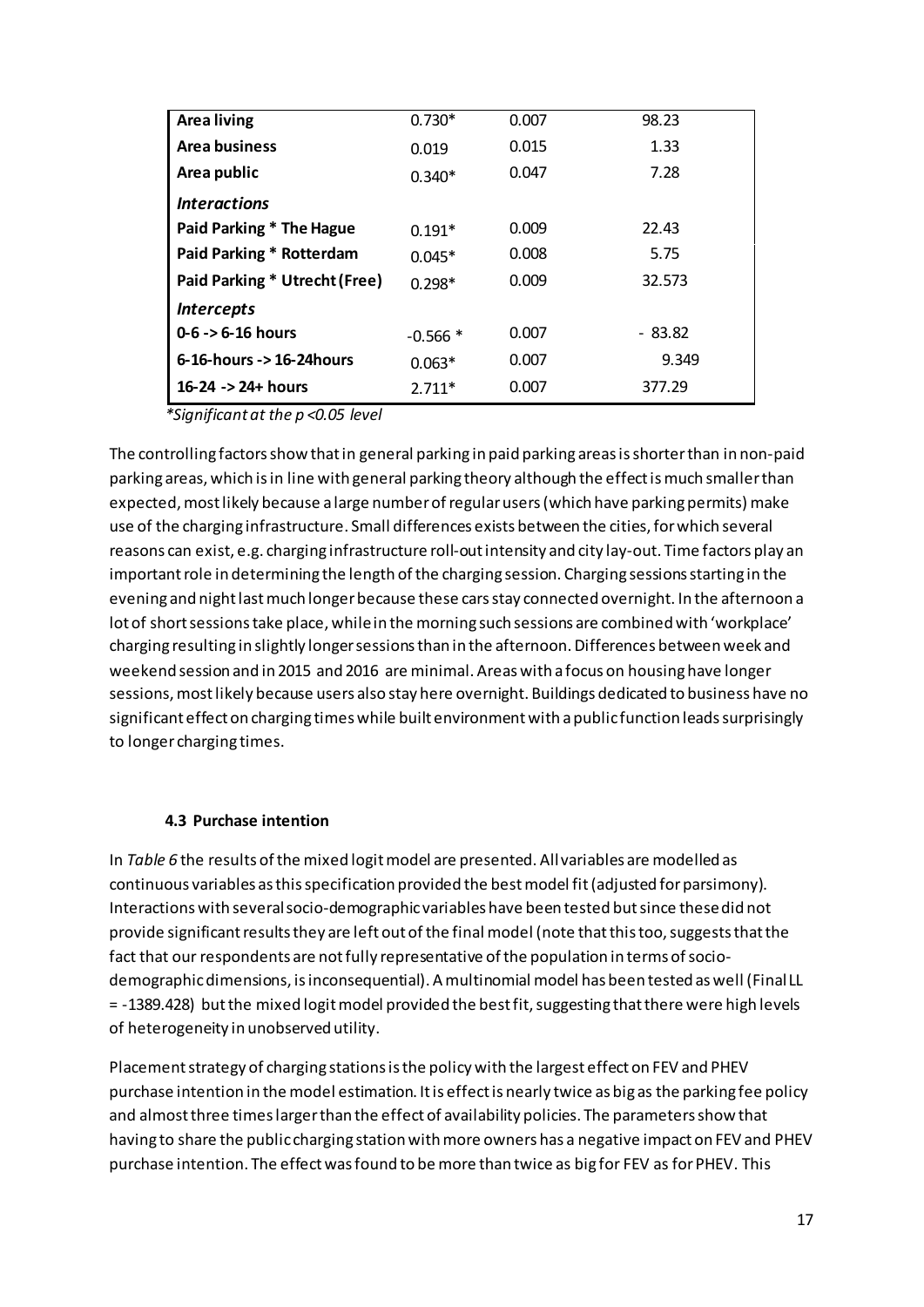makes sense as certainty about the availability of a charging station at home is less important for PHEVs as they have a gasoline back-up. The parameter for the parking fee policy on FEV is significant and negative, showing that offering cost reductions in parking fees is a positive influence on FEV purchase intention. Such an effect was, however, not found for the PHEV which is in contrast with our expectations; it was expected that PHEV drivers would be relatively sensitive to financial policies. The results give an indication that offering free parking could be more effective to enhance sales of FEVs compared to sales of PHEVs. The availability policy, which included the daytime policy has a significant and positive sign for the FEV but is not significant for the PHEV. This indicates that making parking spots next to charging stations exclusively available for EVs could enhance EV sales. The model shows that restricting this exclusivity, by implementing daytime charging or allowing ICE vehicles to park next to charging stations, reduces the purchase intention for FEVs. Such an effect is not found for PHEVs which could be explained by the same reasons as in the placement policy; PHEVs have a back-up option if the charging station is not available.

Constants for the EV are large, mainly because price is not included in the utility function for the gasoline car(as it did not vary across gasoline car alternatives). The sigmas for both EV and conventional are large compared to the constants indicating that base preferences for either electric or gasoline driven cars vary across respondents significantly. Separate beta's were estimated for the price for FEV and PHEV (-0.224 and -0.209 respectively) but this gave a reduction in model fit (Final LL = -863.268). As the beta's did not differ a lot a single price parameter was estimated. The results show that price plays an important factor in the purchase decision as was hypothesized. Separate betas for the range were estimated as different effects were expected. The results show that range for FEV is significant and positive, implying that purchase intention increases with range. The range parameter for PHEVs is however not significant. This was expected as we hypothesized that PHEV users mainly use their car for short (e.g. home-work) distances and range therefore would not be important.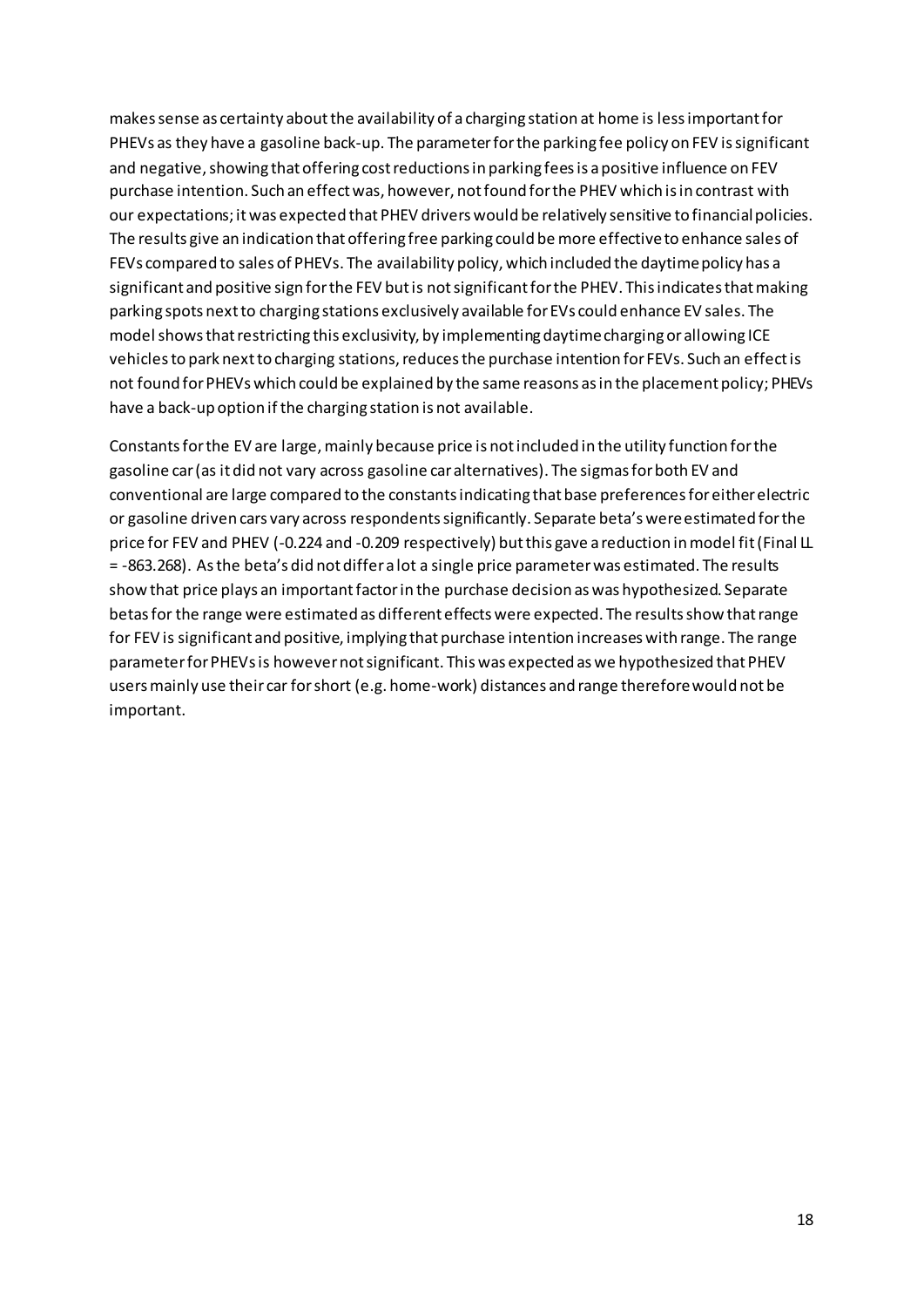| <b>Estimates</b>               | Value       | Rob.     | 90% confidence |          | Rob.t-  | p-value |
|--------------------------------|-------------|----------|----------------|----------|---------|---------|
|                                |             | Std.err. | interval       |          | value   |         |
|                                |             |          | Low            | High     |         |         |
| <b>Constant EV</b>             | 6.410       | 1.000    | $-1.392$       | 1.250    | 6.39    | 0.00    |
| <b>Constant Conventional</b>   | $-0.071$    | 0.800    | 4.765          | 8.055    | $-0.09$ | 0.93    |
| <b>Price</b>                   | $-0.217$    | 0.026    | $-0.260$       | $-0.174$ | $-8.34$ | 0.00    |
| <b>Range EV</b>                | 0.005       | 0.001    | 0.003          | 0.007    | 4.42    | 0.00    |
| <b>Range PHEV</b>              | 0.000       | 0.004    | $-0.006$       | 0.007    | 0.08    | 0.94    |
| <b>Placement EV</b>            | $-1.110$    | 0.203    | $-1.444$       | $-0.776$ | $-5.44$ | 0.00    |
| <b>Placement PHEV</b>          | $-0.485$    | 0.181    | $-0.783$       | $-0.187$ | $-2.68$ | 0.01    |
| <b>Parking Fee EV</b>          | $-0.617$    | 0.185    | $-0.921$       | $-0.313$ | $-3.34$ | 0.00    |
| <b>Parking Fee PHEV</b>        | $-0.089$    | 0.158    | $-0.350$       | 0.170    | $-0.57$ | 0.57    |
| <b>Availability EV</b>         | 0.448       | 0.188    | 0.139          | 0.757    | 2.39    | 0.02    |
| <b>Availability PHEV</b>       | 0.055       | 0.167    | $-0.219$       | 0.330    | 0.33    | 0.74    |
| Sigma EV                       | 3.940       | 0.606    | 2.943          | 4.937    | 6.51    | 0.00    |
| <b>Sigma Conventional</b>      | 3.900       | 0.428    | 3.196          | 4.604    | 9.10    | 0.00    |
|                                |             |          |                |          |         |         |
| <b>Number of observations:</b> | 1327        |          |                |          |         |         |
| <b>Number of individuals:</b>  | 149         |          |                |          |         |         |
| <b>Null log likelihood</b>     | $-1457.859$ |          |                |          |         |         |
| <b>Final log likelihood</b>    | $-860.243$  |          |                |          |         |         |
| $P^2$                          | 0.408       |          |                |          |         |         |

#### *Table 6 Results of Mixed Logit Model*

The estimate for the Willingness-To-Pay (WTP) for range (€22,40/km) is at the low end of the spectrum observed in the meta-study performed by Dimitropoulos, Rietveld, & Ommeren (2013). Dimitropoulos, Rietveld, & Ommeren however also included different type of alternative fuel vehicles and includes studies that date back to the 1970s. Due to advances in battery prices and more EVs on the road with greater range making range could have become a less valuable attribute of the electric car. Our results are in line with more recent findings in Germany (Hackbarth & Madlener, 2013) which have found a WTP of €16-€33 per km of electric range. WTP for sharing a charging station with one EV lessis €2248-€2557 which is somewhat above the price of installing a private charging station of +/- €1500 (Madina et al., 2016). The willingness to pay for free parking (€1.421) far exceeds the costs of a parking permit in the study areas  $(+)$ -  $E$ 150 annually) (Municipality of Leiden, 2017). Respondents could have taken into account that they do not have to pay for this permit for several years and that free parking could be applicable in other cities as well.

## **5 Conclusion and policy implications**

This paper has investigated the research gap consisting of the cross-links between the effects of EV purchase and charging policies. Ourliterature review shows that a growing body of research has shed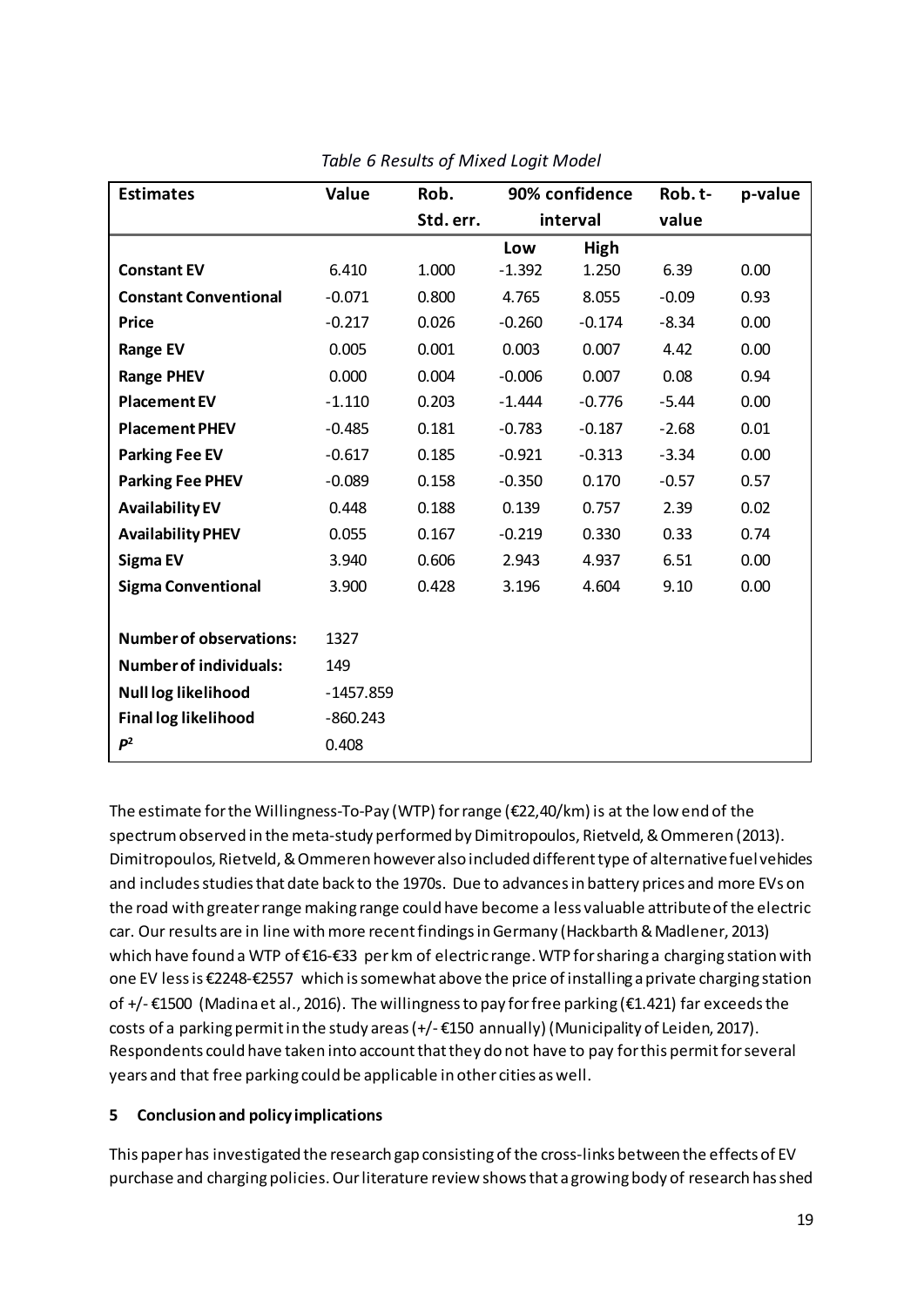light on the factors determining the purchase (intention) of prospective owners for EVs and that more real world information is becoming available on how the charging of EVs can be controlled by charging behaviour management schemes. Research on the cross-links between these policy-effects has howeverbeen missing so far. This paper hasfilled this gap by analysing the effects of two case studies, concerning daytime charging and free parking, on both charging behaviour of EV-owners and on purchase intentions of non-owners,through an unique combination of natural and stated choice studies. We have focused on the context of public charging stations in dense urban areas.

Regarding daytime charging policies, our findings indicate that this policy is indeed effective in decreasing parking pressure due to underutilised EV-charging stations. Occupation of charging points in the evening appears to be lower where daytime charging policies are implemented. The results of our choice experiment however shows that creating uncertainty about the availability of charging stations near home, through e.g. daytime charging, reduces the purchase intention for full EVs.

Concerning free parking policies (for EVs), ourresults show that offering free parking has a positive effect on the purchase intention of full EVs. However, our analysis of this policy asimplemented in the city of Utrecht and its effect on the connection duration of charging sessions shows a possible negative side-effect of this policy. Compared to other cities and even in free parking areas, we find that charging sessions in Utrecht were considerably longerthan elsewhere, also when controlling for a variety spatial-temporal characteristics.

The results of our case studies show that investigating these cross-links between EV purchase policies, EV charging policies and there intended effects is a relevant subject of study, as these crosseffects may be non-trivial. The case study concerning free parking policy shows that, on the one hand, the policy could have a positive effect on purchase intention, while, on the other hand, it also influences the connection duration of charging sessions, which could lead to inefficient use of charging stations. Vice versa, this paper shows through a case study of daytime charging that controlling charging behaviour (through charging demand management measures) can be effective but that such a restrictive policy negatively influences EV-purchase intentions. Although the crosseffects of such policies do not appear to be dominant in either determining charging behaviour or purchase intention, they are too important to ignore by policy makerswho aim to design policies that are effective at one level (e.g. stimulating EV-ownership) without having negative side effect at another level (e.g. parking pressure). Indeed, policy makers in cities throughout the world are seeking for effective ways to promote EVs and at the same time manage EV charging infrastructure. This research showsthat policy makers should not only focus on the direct effects on the intended policy but also take into account possible (negative) side effects. The presented case studies, each evaluated with an unique database on charging behaviour, show that these side effects do exist and therefore should be taken into account when evaluating the effect of proposed or implemented policies.

Cross-links between policies are of course not limited to charging behaviour control and purchase policies. As an example such policies may also interfere with grid management, which could become a major issue in the context of a large scale introduction of EVs. For example, daytime charging policies could encourage EV drivers to start their charging session earlier to ensure they have a charging station available; and charging sessions that otherwise would have started later in the evening could align with a peak in electricity demand in the late afternoon and early morning.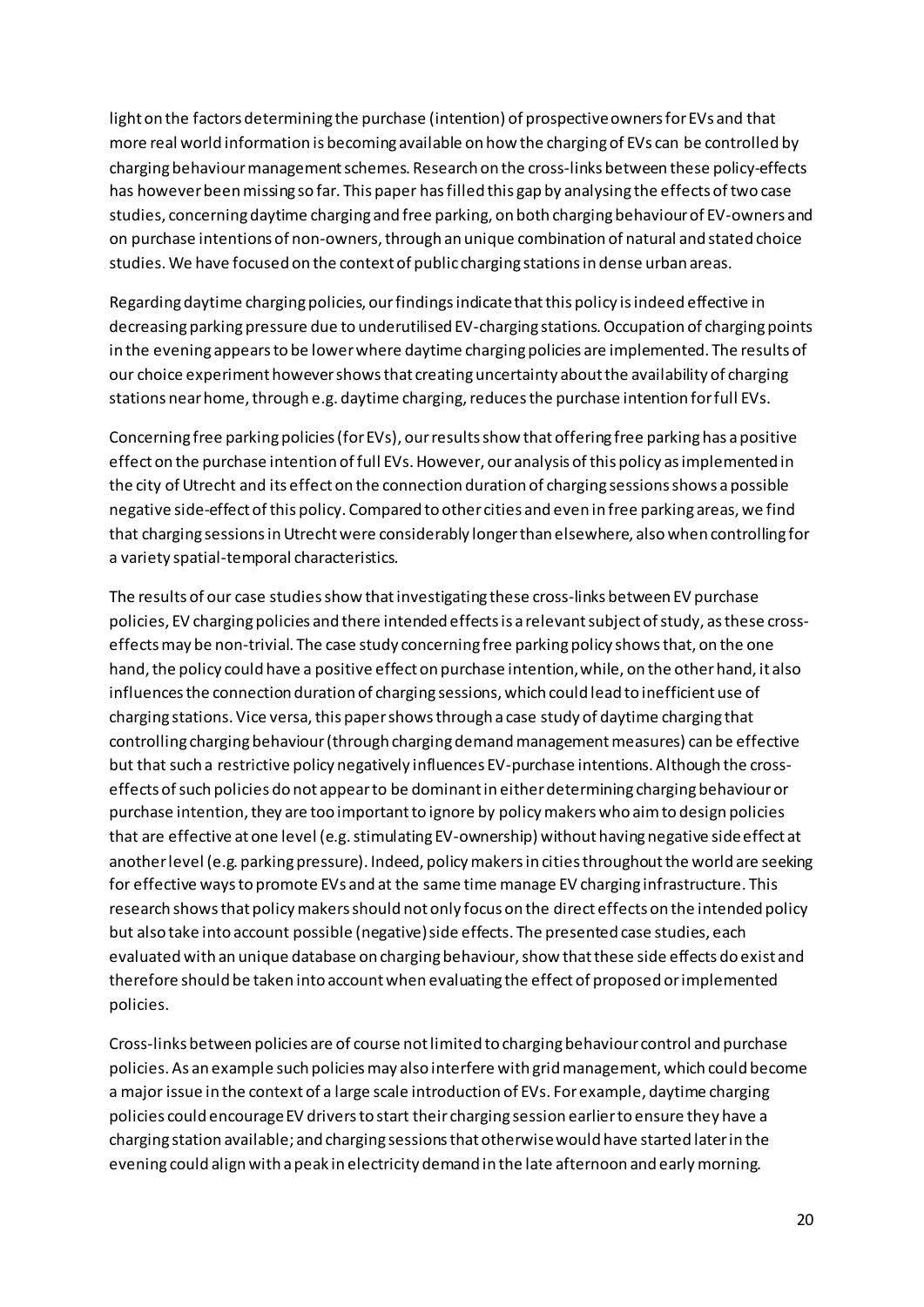Although we encourage further research where interests of several stakeholders such as the mobility and energy sector have to be aligned, we consider such wider implications and cross-links outside of the scope of this paper.

This paper has also contributed into insights in EV charging behaviour and purchase in dense urban areas where (prospective) owners depend on public charging infrastructure. Current literature indicates that home and workplace charging are the dominant modes. Much focus is howeveron the planning of (fast) charging for longer trips, home and workplace charging for those that rely on public charging remains an underexposed field of study. This focus can be explained as currently the majority of EV owners belongs to a high income group which often has private charging infrastructure. If EVs however reach the masses, those that depend on on-street parking should be taken into account when planning for the charging infrastructure. Especially policy makers in cities, where on-street parking is more common, shall face the dilemma of how to organise this charging infrastructure efficiently. The results presented in this paper not only indicate the effect of the tested policies but also give an indication of how these charging stations are used in general.

Potential pitfalls in our analysesthat could be improved in future work lie in determining the effect of policy measures on the purchase intention. Note that given the set-up of the experiment, which only considers parking policies and a limited amount of vehicle characteristics, we cannot rule out that the salience of such policies may have been overemphasized in the eyes of participants. A twostep approach in which respondents would first (i.e. in stage one) are asked to evaluate the choice alternatives without the policy context, could help in reducing any possible bias in future work. Furthermore, inclusion of more variables, and more variation in vehicle-characteristics which in our study were being held constant, could provide a further means to eliminate hypothetical bias. The aim of this paper was to indicate that such policies do have a substantial effect on purchase intention and further research, both with stated and revealed preferences, could further reveal the importance of these policies compared to other factors. The stated preference study was aimed at those respondents that rely on on-street charging facilities; this focus was motivated by pointing out that such a group is currently underrepresented in studies. Note also that the case study policies we consider would have most effect on this subset of the population. Further research could look into effects of policies for those EV-users that do have home-charging possibilities and potentially set up a comparison between these groups in terms of their response to charging policies. The natural experiments benefited from situations which allowed comparisons of several policies measures on aspects of charging behaviour. However, also these case studies were not without limitations. The daytime charging experiment lacked data from actual gasoline cars parking in the freely available spots because of the policy. The parking behaviour of these vehicles had to be derived from the absence of EVs in this spot. Despite these limitations we believe that this paper has provided compelling evidence that the cross-links between the effects of EV-charging policies are a relevant topic of study and should be the subject of more future research.

## **Acknowledgements**

We are grateful for the funding provided by the Sia Raak for the IDOLaad project of which this research is part of. We are also grateful for the cooperation of the participating municipalities and especially with the municipality of The Hague for providing the additional data relevant to daytime charging.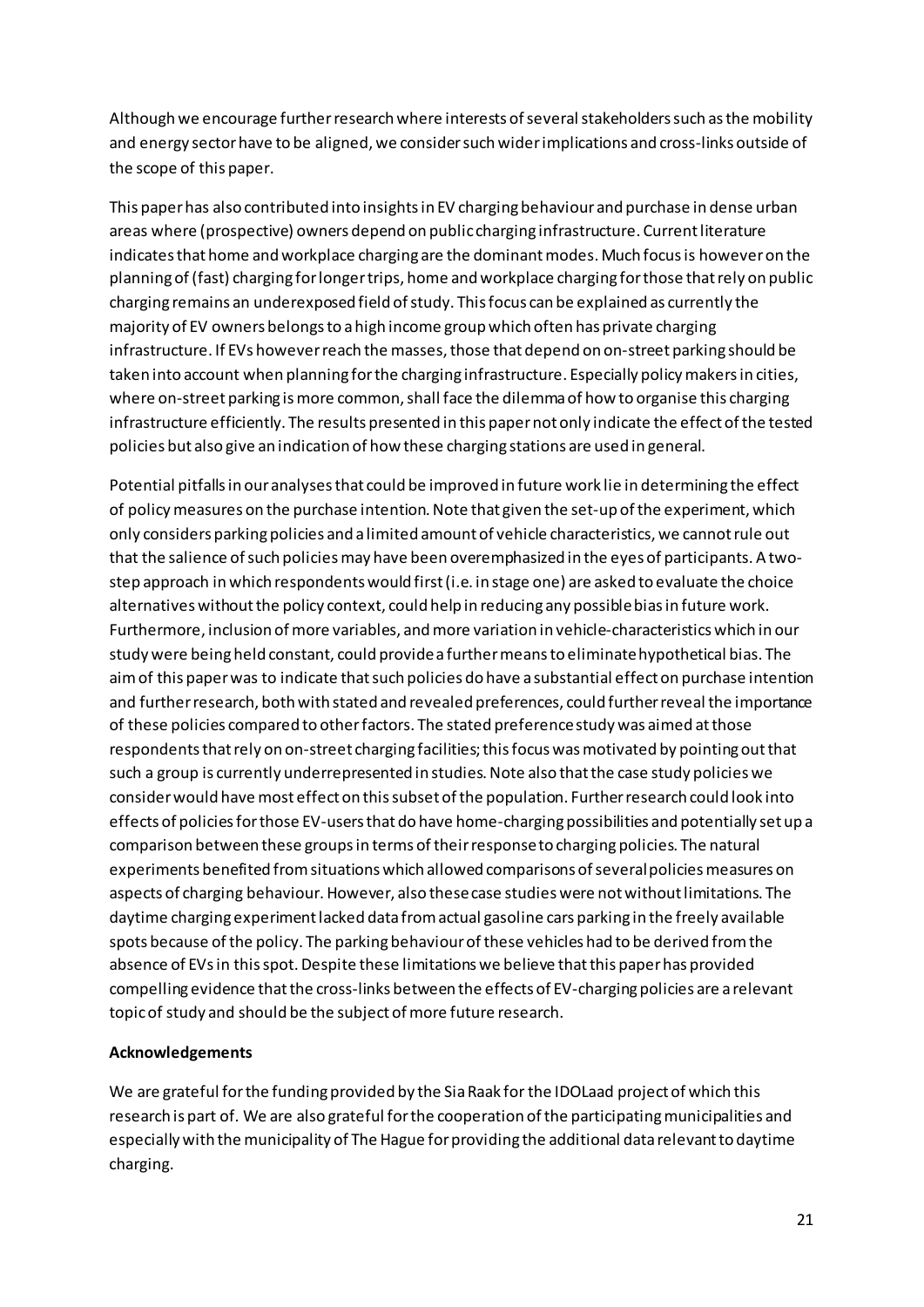#### **References**

- Axsen, J., & Kurani, K. S. (2012). Who can recharge a plug-in electric vehicle at home ? *Transportation Research Part D: Transport and Environment*, *17*(5), 349–353. http://doi.org/10.1016/j.trd.2012.03.001
- Bailey, J., Miele, A., & Axsen, J. (2015). Is awareness of public charging associated with consumer interest in plug-in electric vehicles ? *Transportation Research Part D: Transport and Environment*, *36*, 1–9. http://doi.org/10.1016/j.trd.2015.02.001
- Bakker, S., Maat, K., & van Wee, B. (2014). Stakeholders interests, expectations, and strategies regarding the development and implementation of electric vehicles: The case of the Netherlands. *Transportation Research Part A: Policy and Practice*, *66*(1), 52–64. http://doi.org/10.1016/j.tra.2014.04.018
- Bierlaire, M. (2003). BIOGEME: A free package for the estimation of discrete choice models. In *Proceedings of the 3rd Swiss Transportation Research Conference*. Ascona, Switzerland.
- Bivand, R. S., Pebesma, E. J., & Gomez-Rubio, V. (2013). *Applied spatial data analysis with R* (Second). New York, NY: Springer.
- Bjerkan, K. Y., Nørbech, T. E., & Nordtømme, M. E. (2016). Incentives for promoting Battery Electric Vehicle (BEV) adoption in Norway. *Transportation Research Part D: Transport and Environment*, *43*, 169–180. http://doi.org/10.1016/j.trd.2015.12.002
- Carley, S., Krause, R. M., Lane, B. W., & Graham, J. D. (2013). Intent to purchase a plug-in electric vehicle : A survey of early impressions in large US cites. *Transportation Research Part D: Transport and Environment*, *18*(18), 39–45. http://doi.org/10.1016/j.trd.2012.09.007
- CBS Statline. (2016). Kerncijfers wijken en buurten 2016. Retrieved April 18, 2016, from https://www.cbs.nl/nl-nl/maatwerk/2016/30/kerncijfers-wijken-en-buurten-2016
- Cherchi, E. (2017). A stated choice experiment to measure the effect of informational and normative conformity in the preference for electric vehicles. *Transportation Research Part A: Policy and Practice*, *100*, 88–104. http://doi.org/10.1016/j.tra.2017.04.009
- Chorus, C. G., Koetse, M. J., & Hoen, A. (2013). Consumer preferences for alternative fuel vehicles: Comparing a utility maximization and a regret minimization model. *Energy Policy*, *61*, 901–908. http://doi.org/10.1016/j.enpol.2013.06.064
- Coffman, M., Bernstein, P., & Wee, S. (2016). Electric vehicles revisited : a review of factors that affect adoption. *Transport Reviews*, 1–15. http://doi.org/10.1080/01441647.2016.1217282
- Daina, N. (2014). Modelling Electric vehicle use and charging behaviour. *PhD Thesis at Imperial College London*.
- Egbue, O., & Long, S. (2015). Barriers to widespread adoption of electric vehicles : An analysis of consumer attitudes and perceptions. *Energy Policy*, *48*(2012), 717–729. http://doi.org/10.1016/j.enpol.2012.06.009
- Ensslem, A., Jochem, P., Schäuble, J., & Babrowski, S. (2013). User Acceptance of Electric Vehicles in the French-German Transnational Context. In *13th WCTR, July 15-18, 2013–Rio de Janeiro, Brazil* (pp. 1–23). Retrieved from http://www.wctrs-society.com/wp/wpcontent/uploads/abstracts/rio/selected/1183.pdf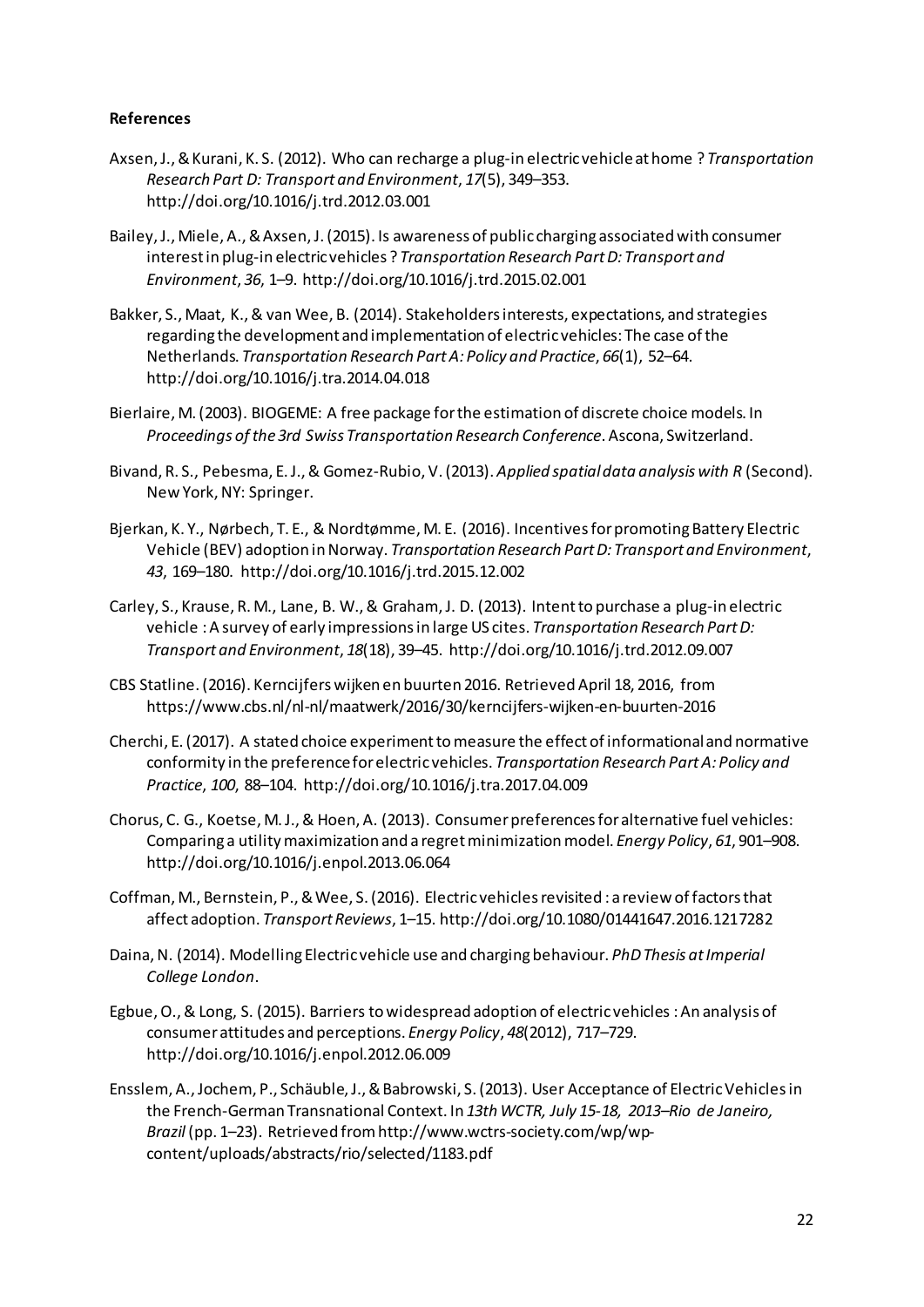- Fearnley, N., Pfaffenbichler, P., Figenbaum, E., & Jellinek, R. (2015). *E-vehicle policies and incentives assessment and recommendations*(TØI report). Retrieved from https://www.toi.no/getfile.php?mmfileid=41187
- Frade, I., Ribeiro, A., Gonçalves, G., & Antunes, A. (2011). Optimal Location of Charging Stations for Electric Vehicles in a Neighborhood in Lisbon, Portugal. *Transportation Research Record: Journal of the Transportation Research Board*, *2252*, 91–98. http://doi.org/10.3141/2252-12
- Franke, T., & Krems, J. F. (2013a). Understanding charging behaviour of electric vehicle users. *Transportation Research Part F: Traffic Psychology and Behaviour*, *21*(2013), 75–89. http://doi.org/10.1016/j.trf.2013.09.002
- Franke, T., & Krems, J. F. (2013b). What drives range preferences in electric vehicle users ? *Transport Policy*, *30*, 56–62. http://doi.org/10.1016/j.tranpol.2013.07.005
- Gnann, T., & Plötz, P. (2015). A review of combined models for market diffusion of alternative fuel vehicles and their refueling infrastructure. *Renewable and Sustainable Energy Reviews*, *47*, 783– 793. http://doi.org/10.1016/j.rser.2015.03.022
- Hackbarth, A., & Madlener, R. (2013). Consumer preferences for alternative fuel vehicles : A discrete choice analysis. *Transportation Research Part D: Transport and Environment*, *25*, 5–17. http://doi.org/10.1016/j.trd.2013.07.002
- Hagman, J., Stier, J. J., & Susilo, Y. (2016). Total cost of ownership and its potential implications for battery electric vehicle diffusion. *Research in Transportation Business & Management*, *18*, 11– 17. http://doi.org/10.1016/j.rtbm.2016.01.003
- Hardman, S., Chandan, A., Tal, G., & Turrentine, T. (2017). The effectiveness of financial purchase incentives for battery electric vehicles –A review of the evidence. *Renewable and Sustainable Energy Reviews*, *80*(March), 1100–1111. http://doi.org/10.1016/j.rser.2017.05.255
- Hardman, S., Tal, G., Turrentine, T., Axsen, J., Beard, G., Daina, N., … Pontes, J. (2017). Driving the Market for Plug-in Vehicles - Developing PEV Charging Infrastructure for Consumers Lessons from Academic Research & Empirical Data, (October).
- Helmus, J., & van den Hoed, R. (2015). Unraveling User Type Characteristics : Towards a Taxonomy for Charging Infrastructure. *EVS28 International Electric Vehicle Symposium and Exhibition*, 1– 16.
- Hoed, R. Van Den, Helmus, J. R., Vries, R. De, & Bardok, D. (2014). Data analysis on the public charge infrastructure in the city of Amsterdam. In *EVS27 Symposium, Barcelona, Spain, November 17- 20, 2013* (pp. 1–10). http://doi.org/10.1109/EVS.2013.6915009
- Hoen, A., & Koetse, M. J. (2014). A choice experiment on alternative fuel vehicle preferences of private car owners in the Netherlands. *Transportation Research Part A: Policy and Practice*, *61*, 199–215. http://doi.org/10.1016/j.tra.2014.01.008
- Idaho National Laboratory. (2015a). Plugged In: How Americans Charge Their Electric Vehicles, 1–24. Retrieved fromhttps://avt.inl.gov/sites/default/files/pdf/arra/SummaryReport.pdf
- Idaho National Laboratory. (2015b). What Use Patterns Were Observed for Plug-In Electric Vehicle Drivers at Publicly Accessible Alternating Current Level 2 Electric Vehicle Supply Equipment Sites ?, 1–4.

International Energy Agency. (2016). *Global EV Outlook 2016: Beyond one million electric cars*.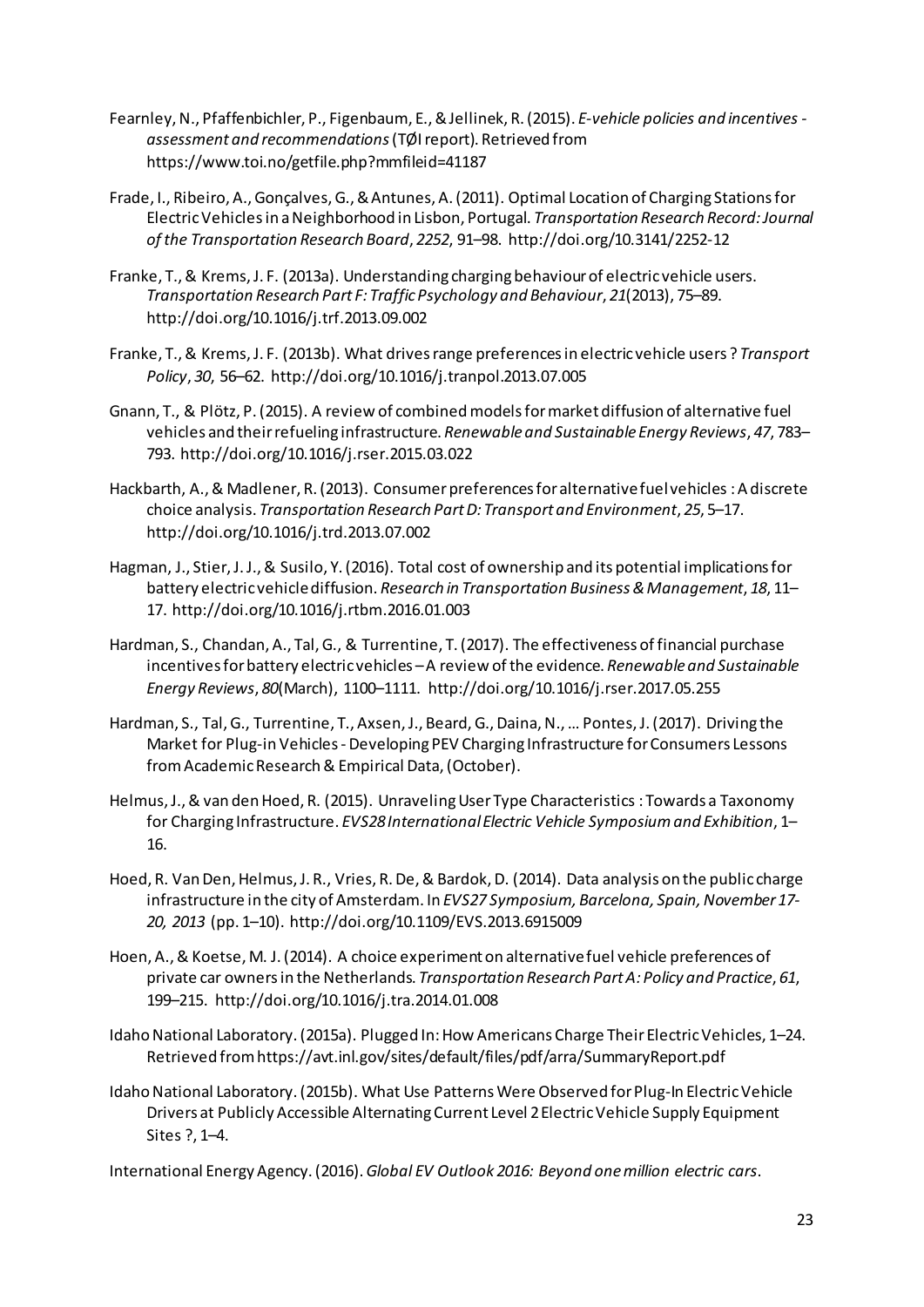- Jabeen, F., Olaru, D., Smith, B., Braunl, T., & Speidel, S. (2013). Electric vehicle battery charging behaviour: Findings from a driver survey. *36th Australasian Transport Research Forum (ATRF), Brisbane, Queensland, Australia*.
- Jakobsson, N., Gnann, T., Plötz, P., Sprei, F., & Karlsson, S. (2016). Are multi-car households better suited for battery electric vehicles? - Driving patterns and economicsin Sweden and Germany. *Transportation Research Part C: Emerging Technologies*, *65*, 1–15. http://doi.org/10.1016/j.trc.2016.01.018
- Krupa, J. S., Rizzo, D. M., Eppstein, M. J., Lanute, D. B., Gaalema, D. E., Lakkaraju, K., & Warrender, C. E. (2014). Analysis of a consumer survey on plug-in hybrid electric vehicles. *Transportation Research Part A*, *64*, 14–31. http://doi.org/10.1016/j.tra.2014.02.019
- Latinopoulos, C., Sivakumar, A., & Polak, J. (2017). Modeling Electric Vehicle Charging Behavior: What Is the Relationship Between Charging Location, Driving Distance, and Range Anxiety? *Transportation Research Board, 96th Annual Meeting*.
- Li, S., Tong, L., Xing, J., & Zhou, Y. (2017). The Market for Electric Vehicles : Indirect Network Effects and Policy Design. *Journal of the Association of Environmental and Resource Economists*, *4*(1), 89–133.
- Liao, F., Molin, E., & Wee, B. Van. (2015). Consumer Preferences for Electric Vehicles : a Literature Review. *Transport Reviews*, 1–24.
- Liu, J. (2012). Electric vehicle charging infrastructure assignment and power grid impacts assessment in Beijing. *Energy Policy*, *51*, 544–557. http://doi.org/10.1016/j.enpol.2012.08.074
- Madina, C., Zamora, I., & Zabala, E. (2016). Methodology for assessing electric vehicle charging infrastructure business models. *Energy Policy*, *89*, 284–293. http://doi.org/10.1016/j.enpol.2015.12.007
- Mersky, A. C., Sprei, F., Samaras, C., & Qian, Z. (Sean). (2016). Effectiveness of incentives on electric vehicle adoption in Norway. *Transportation Research Part D*, *46*, 56–68. http://doi.org/10.1016/j.trd.2016.03.011
- Molin, E. J. E., & Timmermans, H. J. P. (2010). Context dependent stated choice experiments: The case of train egress mode choice. *Journal of Choice Modelling*, *3*(3), 39–56. http://doi.org/10.1016/S1755-5345(13)70013-7
- Morrissey, P., Weldon, P., & Mahony, M. O. (2016). Future standard and fast charging infrastructure planning : An analysis of electric vehicle charging behaviour. *Energy Policy*, *89*, 257–270. http://doi.org/10.1016/j.enpol.2015.12.001
- Municipality of Leiden. (2017). Parkeertarieven voor bewoners. Retrieved June 8, 2017, from https://gemeente.leiden.nl/themas/zones-tarieven/parkeertarieven/bewoners/
- Nykvist, B., & Nilsson, M. (2015). Rapidly falling costs of battery packs for electric vehicles. *Nature Climate Change*, *5*, 329–332.
- Pebesma, E. J., & Bivand, R. S. (2005). Classes and methods for spatial data in R. *R News*, *5*(2).
- Rangaraju, S., De Vroey, L., Messagie, M., Mertens, J., & Van Mierlo, J. (2015). Impacts of electricity mix, charging profile, and driving behavior on the emissions performance of battery electric vehicles: A Belgian case study. *Applied Energy*, *148*(X), 496–505. http://doi.org/10.1016/j.apenergy.2015.01.121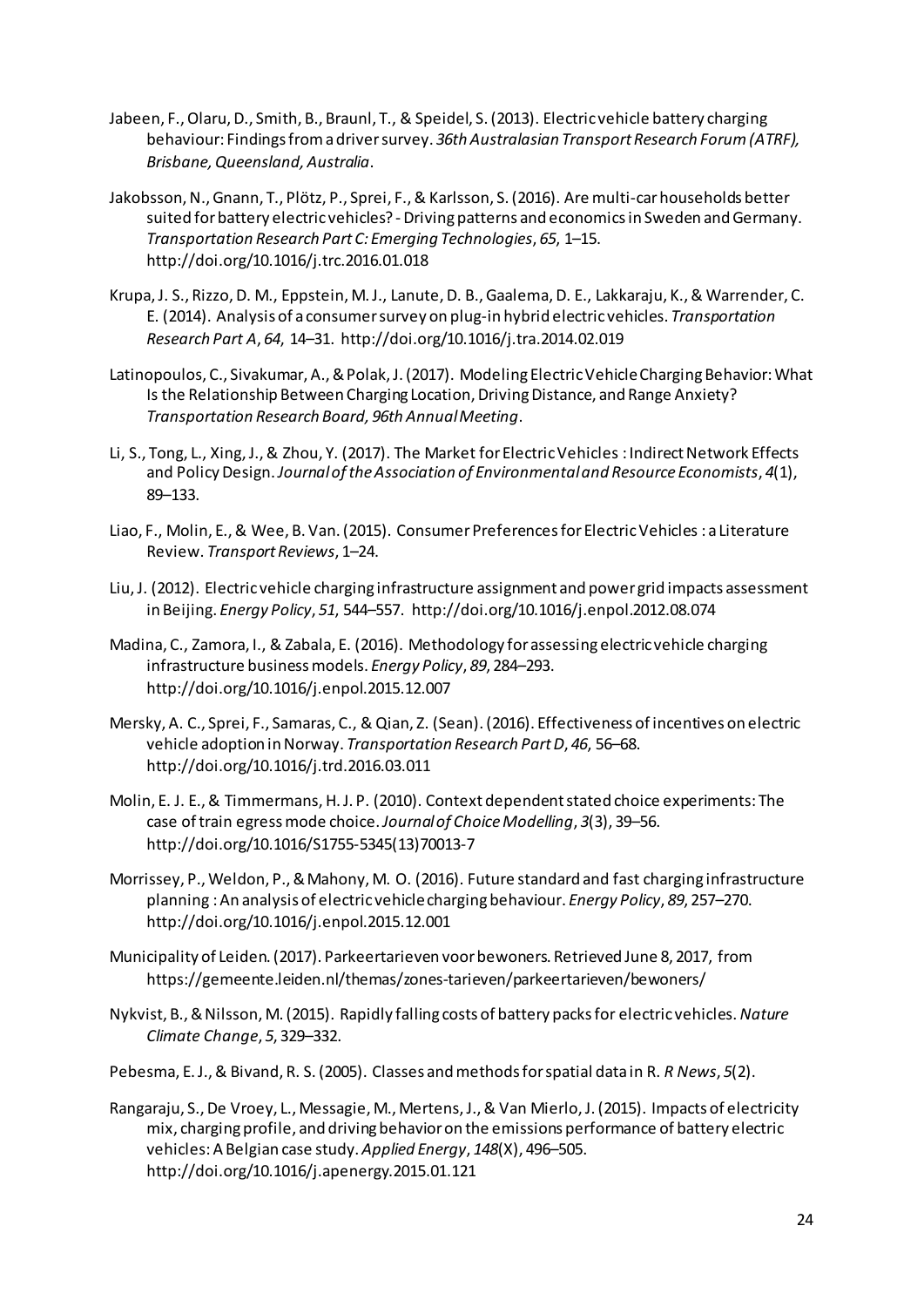- Razeghi, G., Carreras-sospedra, M., Brown, T., Brouwer, J., Dabdub, D., & Samuelsen, S. (2016). Episodic air quality impacts of plug-in electric vehicles. *Atmospheric Environment*, *137*, 90–100. http://doi.org/10.1016/j.atmosenv.2016.04.031
- Rezvani, Z., Jansson, J., & Bodin, J. (2015). Advances in consumer electric vehicle adoption research : A review and research agenda. *Transportation Research Part D*, *34*, 122–136. http://doi.org/10.1016/j.trd.2014.10.010
- Robinson, a. P., Blythe, P. T., Bell, M. C., Hübner, Y., & Hill, G. a. (2013). Analysis of electric vehicle driver recharging demand profiles and subsequent impacts on the carbon content of electric vehicle trips. *Energy Policy*, *61*, 337–348. http://doi.org/10.1016/j.enpol.2013.05.074
- Sathaye, N., & Kelley, S. (2013). An approach for the optimal planning of electric vehicle infrastructure for highway corridors. *Transportation Research Part E: Logistics and Transportation Review*, *59*, 15–33. http://doi.org/10.1016/j.tre.2013.08.003
- Schroeder, A., & Traber, T. (2012). The economics of fast charging infrastructure for electric vehicles. *Energy Policy*, *43*, 136–144. http://doi.org/10.1016/j.enpol.2011.12.041
- Shahraki, N., Cai, H., Turkay, M., & Xu, M. (2015). Optimal locations of electric public charging stations using real world vehicle travel patterns. *Transportation Research Part D: Transport and Environment*, *41*, 165–176. http://doi.org/10.1016/j.trd.2015.09.011
- Shoup, D. (2005). *The high cost of free parking*. American Planning Association.
- Sierzchula, W., Bakker, S., Maat, K., & Wee, B. Van. (2014). The in fluence of financial incentives and other socio-economic factors on electric vehicle adoption. *Energy Policy*, *68*, 183–194. http://doi.org/10.1016/j.enpol.2014.01.043
- Smith, B., Olaru, D., Jabeen, F., & Greaves, S. (2017). Electric vehicles adoption: Environmental enthusiast bias in discrete choice models. *Transportation Research Part D: Transport and Environment*, *51*, 290–303. http://doi.org/10.1016/j.trd.2017.01.008
- Speidel, S., Jabeen, F., Olaru, D., & Harries, D. (2012). Analysis of Western Australian Electric Vehicle and Charging Station Trials, (Iea 2011).
- Spoelstra, J. C., & Helmus, I. J. (2015). Public charging infrastructure use in the Netherlands : A rollout - strategy assessment. *European Battery, Hybrid and Fuel Cell Electric Vehicle Congress*, 1–10.
- Sun, X. H., Yamamoto, T., & Morikawa, T. (2016). Fast-charging station choice behavior among battery electric vehicle users. *Transportation Research Part D: Transport and Environment*, *46*, 26–39. http://doi.org/10.1016/j.trd.2016.03.008
- Toronto Atmospheric Fund. (2015). *Fleetwise ev300*. Retrieved from http://taf.ca/wpcontent/uploads/2014/09/FleetWise-EV300-Findings-Report-16-June-2015.pdf
- Train, K. (2009). *Discrete Choice Methods with Simulation* (2nd ed.). New York, NY: Cambridge University Press.
- Wardle, J. (2015). The rapid charge network. In *European Battery, Hybrid and Fuel Cell Electric Vehicle Congress*. Brussels.
- Wen, Y., Mackenzie, D., & Keith, D. (2015). Modeling charging choices of BEV owners using stated preference data. *EVS 28, KINTEX, Korea*.
- Wirges, J. (2016). *Planning the Charging Infrastructure for Electric Vehicles in Cities and Regions*